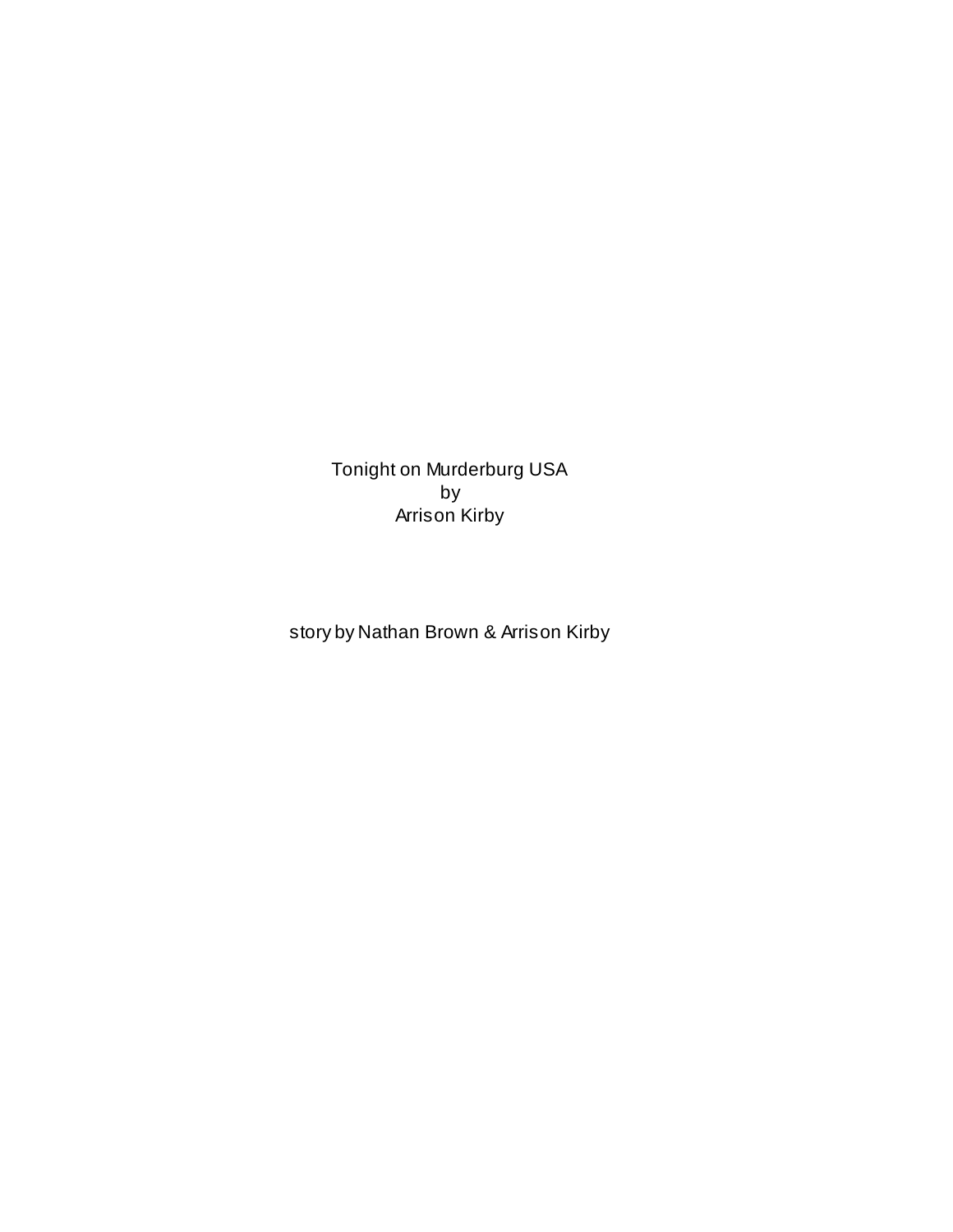## **COLD OPEN**

INSERT - The Murderburg USA (show within the show) opening GRAPHICS

VOICE ACTOR (V.O.) Tonight! On Murderburg USA.

### INT. INTERVIEW ROOM

APPLES, 44, sits facing the camera, wearing a suit and tie.

APPLES I had been on the force for twenty years and never saw anything like this.

CUT TO:

## INT. STAIRWELL - NIGHT

A MYSTERIOUS MAN in a trenchcoat and gloves, 54, holds a pistol waist level. He ascends the dirty staircase to a door at the top. He uses a key to unlock it and then he enters.

> APPLES (V.O.) I knew that if I didn't get there on time, there would be trouble.

## INT. BEDROOM - NIGHT

The Mysterious Man stands at the end of a bed with his gun drawn. A SLEEPING MAN, 34, eyes closed, lays on his stomach in the bed.

## APPLES (V.O.)

It looked like the big one was coming in.

The Mysterious Man lowers his gun down close to the Sleeping Man and pulls the trigger three times.

The gun fires and the Sleeping Man SCREAMS as he writhes in pain. He grabs his buttocks and blood seeps out from beneath his hand.

Amid the screaming, the camera spins around to reveal a production crew: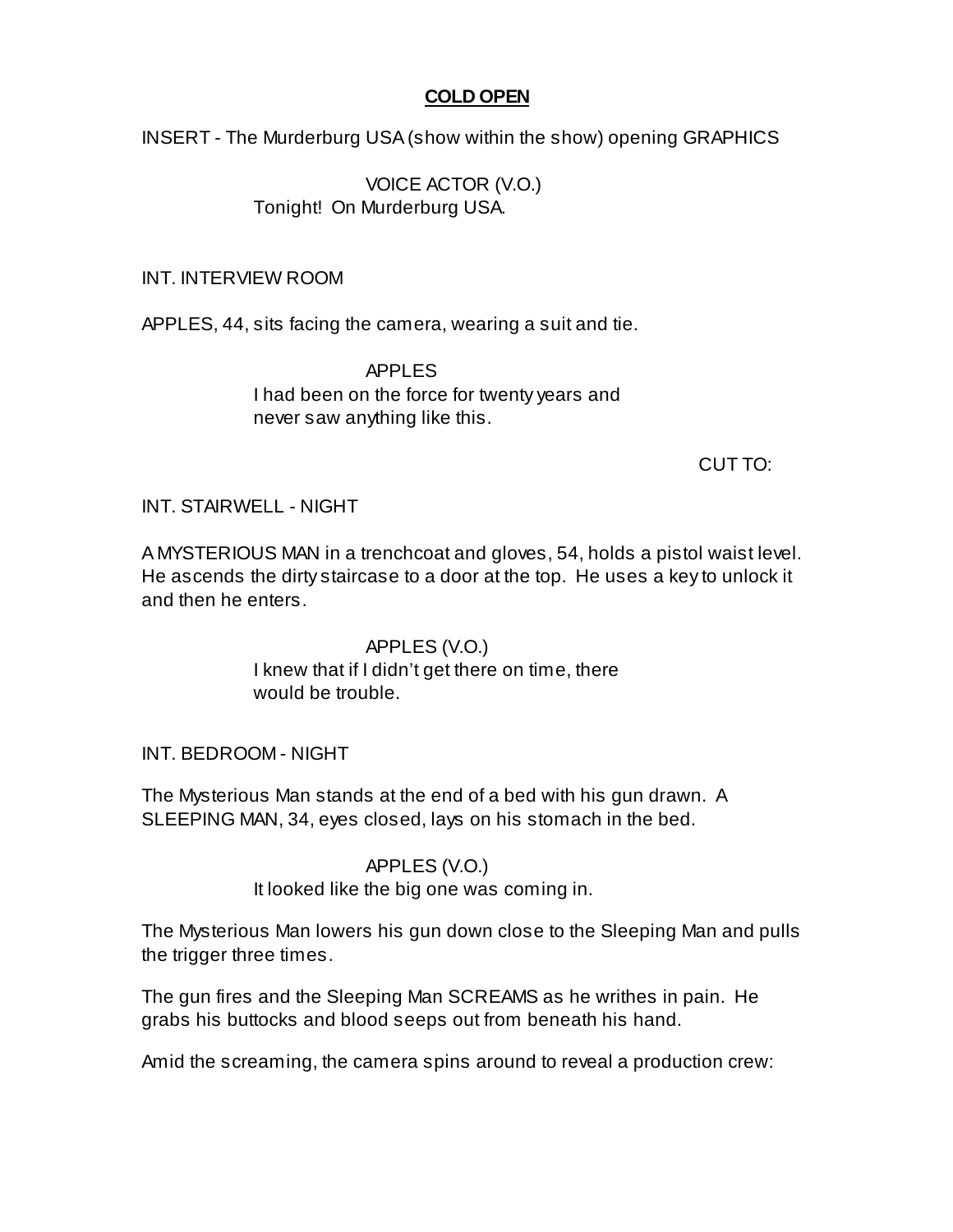SHAWNA, 38, is the producer. She holds a clipboard and keeps a bluetooth in her ear at all times. BLAKE, 34, is the director. He is youthful, effeminate and near sighted. WILEY, 43, is the cameraman and he has pulled his head back from his viewfinder to watch the real scene unfold. MARLON, 32, is the sound engineer. He wears headphones and holds a boom mic that is plugged into his rig.

#### BLAKE

Okay cut!

# SLEEPING MAN

## You shot me! You actually shot me!

The Mysterious Man tosses the pistol down on the nightstand and raises both hands in the air.

#### MYSTERIOUS MAN

I didn't do it! I mean, I didn't load it! The gun was just given to me that way! I promise!

The scene zooms out to reveal it had all been displayed on a small monitor in...

INT. INTERROGATION ROOM - NIGHT

The small monitor that displayed the previous scene sits atop a large desk. On one side of the desk sits Apples. Across from him sits DARYL, 24, a disheveled young man.

> APPLES Alright kid. So who gave him the gun?

DARYL It was the props guy.

APPLES And weren't *you* in charge of props for this scene?

**DARYL** Yeah. Yeah okay.

APPLES So then *you* gave him the gun?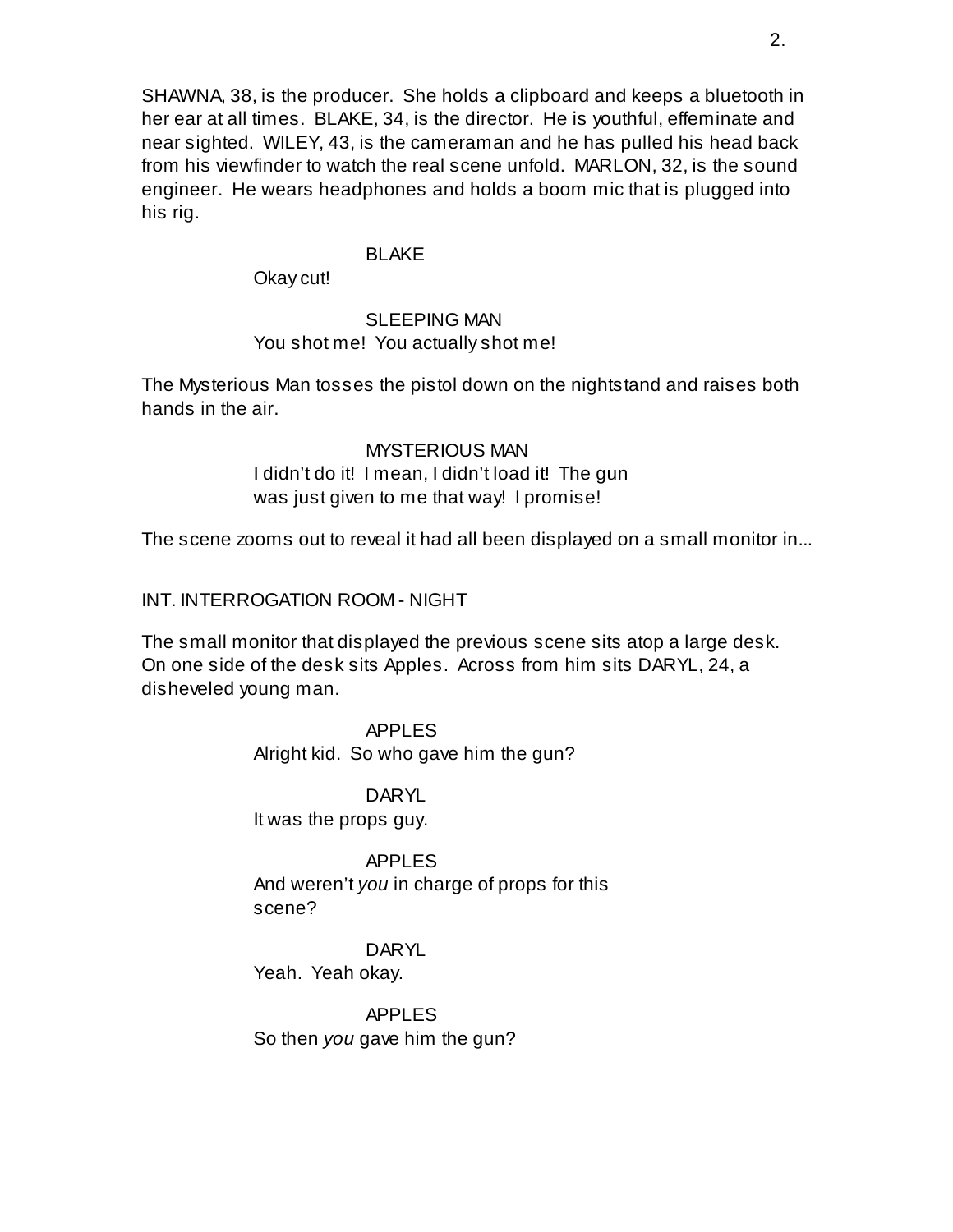#### **DARYL**

Yeah, I mean, that was the job.

# APPLES

And did you *load* the gun?

## DARYL

## Yeah, I mean, that was also the job.

The scene zooms out to reveal it had all been displayed on a television screen in a...

## INT. CONFERENCE ROOM - DAY

Shawna sits on a tabletop, having just watched the previous scene. OSWALD, 54, sits beside her, wearing a sportscoat over a t-shirt.

#### **OSWALD**

So let me get this straight. You told him he was playing himself in an episode about his own crime?

#### SHAWNA

Not before having him sign an agreement to waive his pay for the job.

#### **OSWALD**

Excellent. Then what?

## SHAWNA

Well then I fired him, called the police and gave them his address.

#### **OSWALD**

(laughs) You are cut-throat as they come, Shawna.

## SHAWNA

No, what I am is ahead of the game. And you know what the best part is?

## OSWALD

What's that?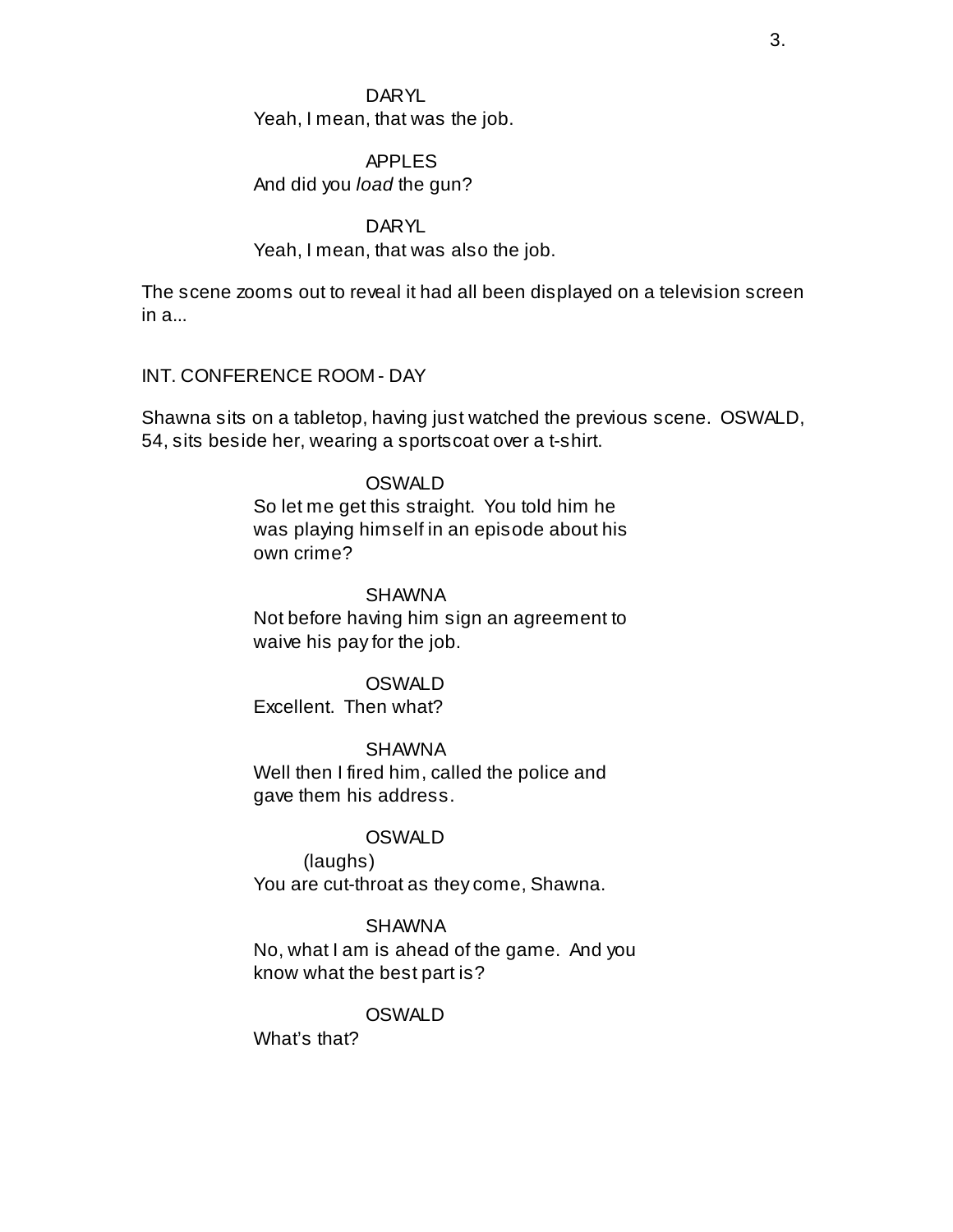# SHAWNA

We've already got the footage for an actual episode about him.

# **OSWALD**

Did he sign a release?

# SHAWNA

Oh, he signed a release.

Oswald and Shawna tighten their fingers into claws and pretend to scratch and hiss.

INSERT: OPENING TITLES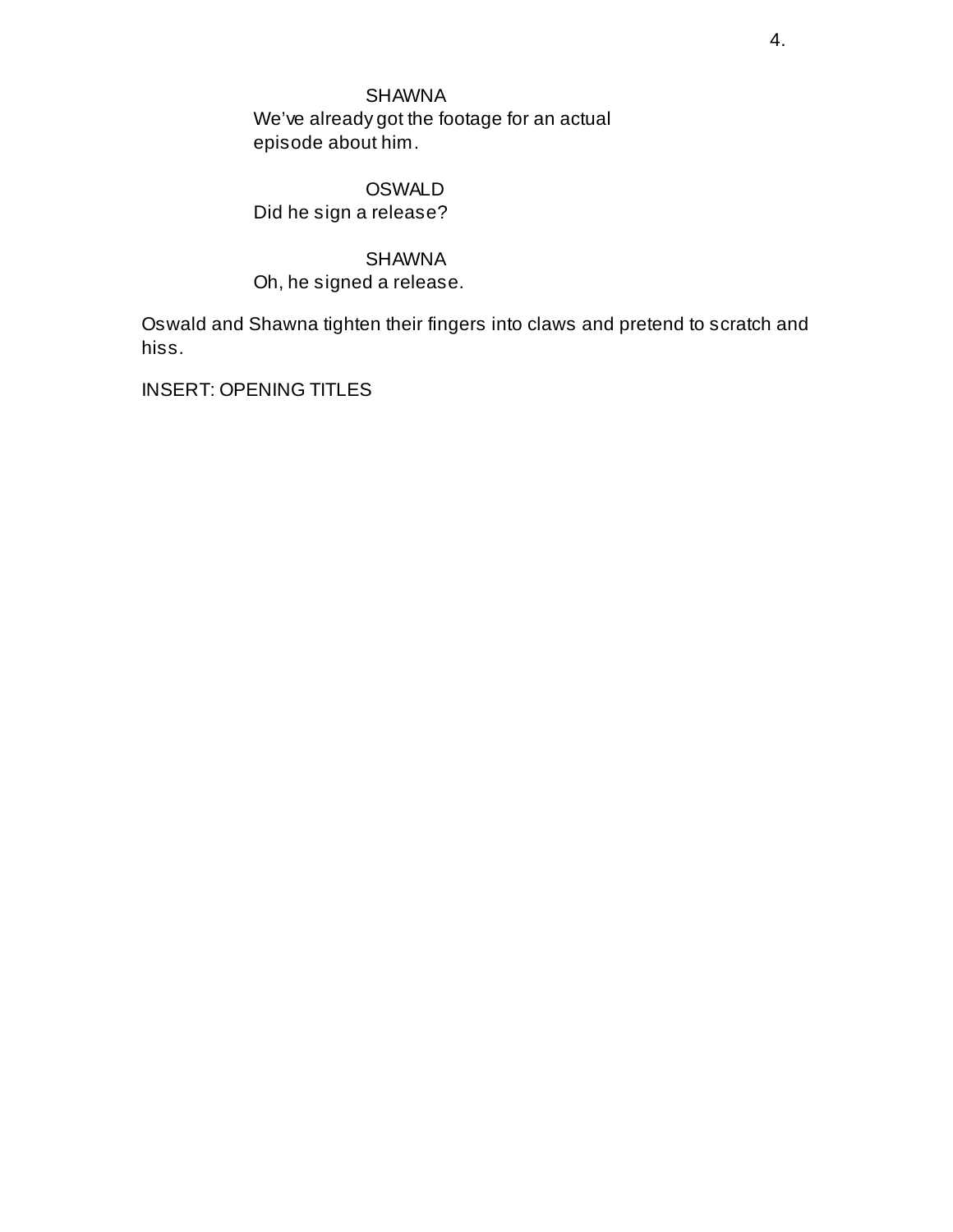## **ACT ONE**

### INT. CONFERENCE ROOM - DAY

ELTON, 28 and black, dressed office casual with a little bit of style, sits awkwardly in a chair, sideways against a table.

Shawna enters with a paper in her hand and sits down on the table.

# SHAWNA

So this being your first day, we do have one final document for you to sign.

#### ELTON

Oh? Okay.

Shawna slides the paper across the desk to Elton.

#### SHAWNA

This is our FRF, or Final Release Form, customary for new contractors to sign before actually starting. Making sure you know.

## ELTON

Know what?

#### SHAWNA

Well, you know. No take backsies once we begin, no matter what, until the season is over.

#### **ELTON**

Isn't that what my contract was for?

#### SHAWNA

Yes, but - okay. Let me try to explain something. Our show stays on the air because the network pays for it.

## **ELTON**

I understand.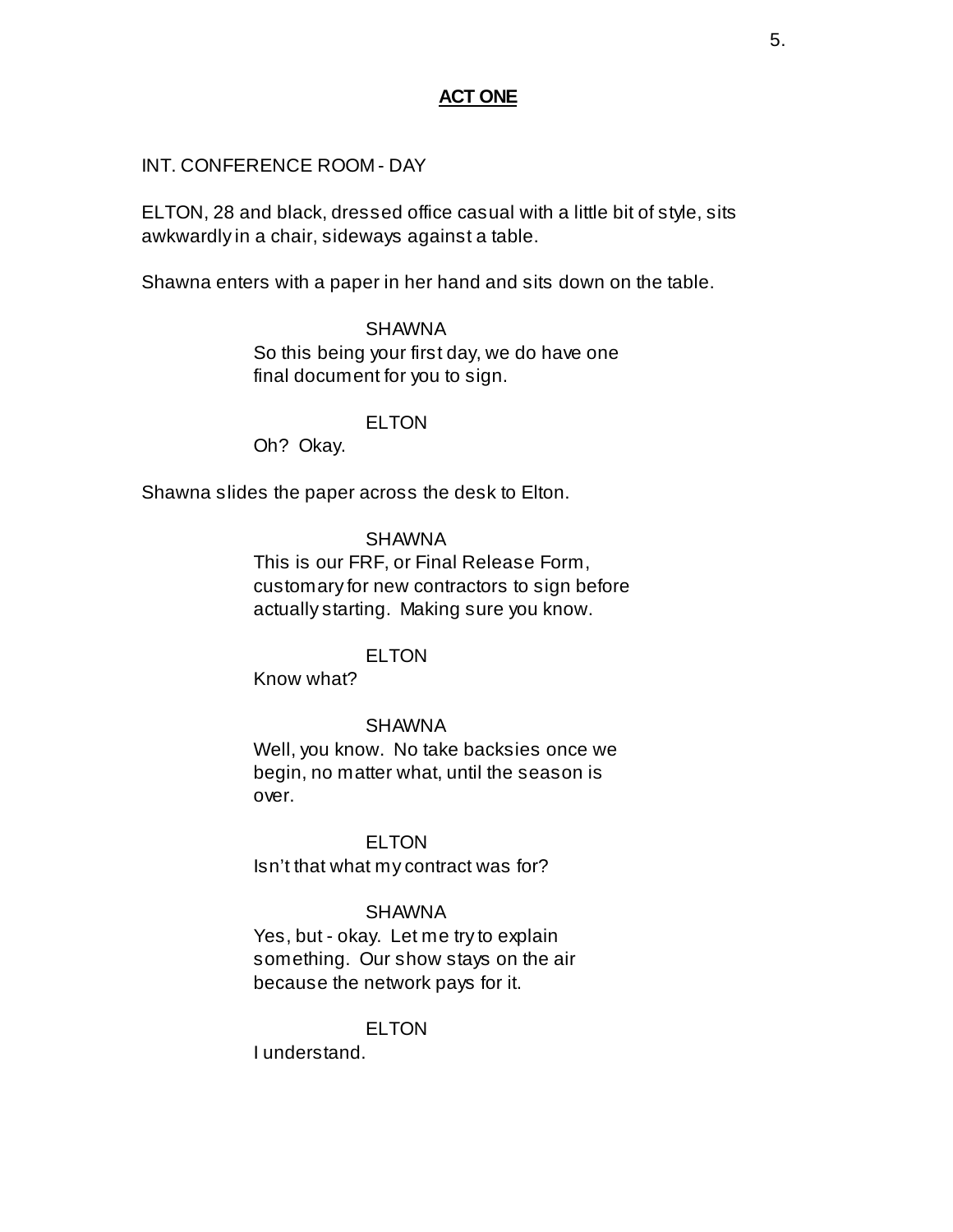#### SHAWNA

So the network has a say about things that are not really in control of anyone working here. Right?

#### ELTON

Right.

#### SHAWNA

So sometimes, as a method for reaching their target demographic, certain details of certain stories have to be tweaked, in a way.

#### ELTON

Okay. That should be okay.

#### SHAWNA

Yeah. So then you understand if maybe there was a waiter or someone who were, say, Honduran, but we had to cast him with an, I don't know, Brazilian actor or something, right?

#### ELTON

(hesitantly) Sure. I think so.

Shawna removes her smartphone from her pocket and sits it on the table.

**SHAWNA** Oh also, I forgot to tell you before now, but I'm recording this. Is that okay with you?

#### ELTON

(more hesitantly) Yeah. I think that's okay.

#### SHAWNA

Okay great! So since you admit you feel so great about everything, go ahead and sign the FRF and we can get this day a'rockin'!

Shawna sits a pen on top of the form. Elton signs.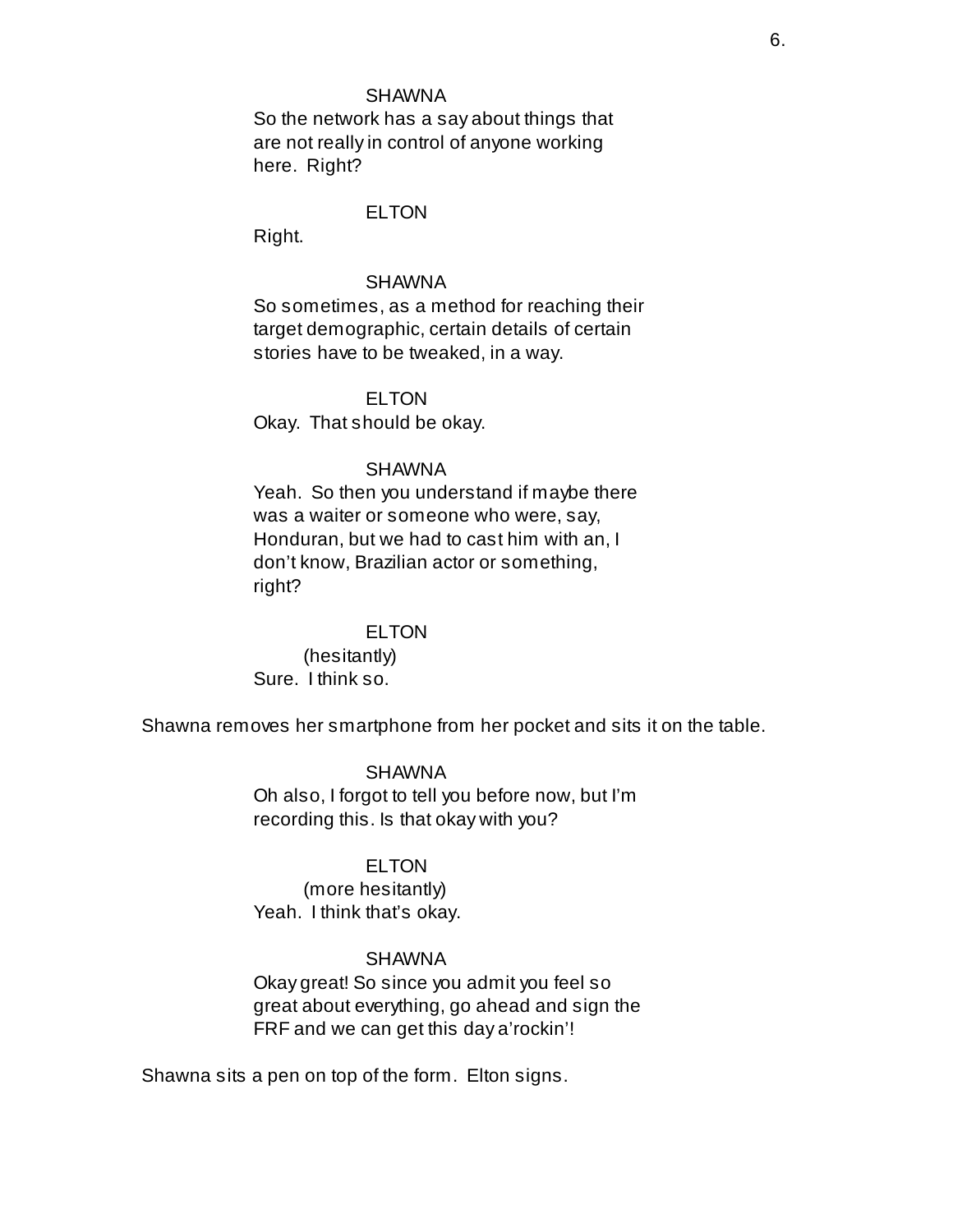## SHAWNA(CONT'D) Excellent! Thank you so so much! You're gonna fit in great here. I know it.

Shawna snatches up the form and replaces it with a multi-page list.

SHAWNA(CONT'D) Okay so here is a list of characters that need to be cast for this episode. Any questions?

**ELTON** 

What do the little stars mean?

#### SHAWNA

Oh, the stars are asterisks. Those are special characters who require special accommodations, mentioned at the end of your list.

Elton flips to the end of the list.

ELTON

It looks like all the *accommodations* are just hiring white actors to play black characters.

#### SHAWNA

(smiling) Yeah. Like we were talking about remember?

#### **ELTON**

You said Honduran and Brazilian.

#### SHAWNA

Yeah. Those were just examples. But you signed the FRF, so you're cool with it, right?

#### **ELTON**

Well no. Not really.

SHAWNA

(tightening her face)

Oooh. Oooooohhh... Yeeeeah... ummm...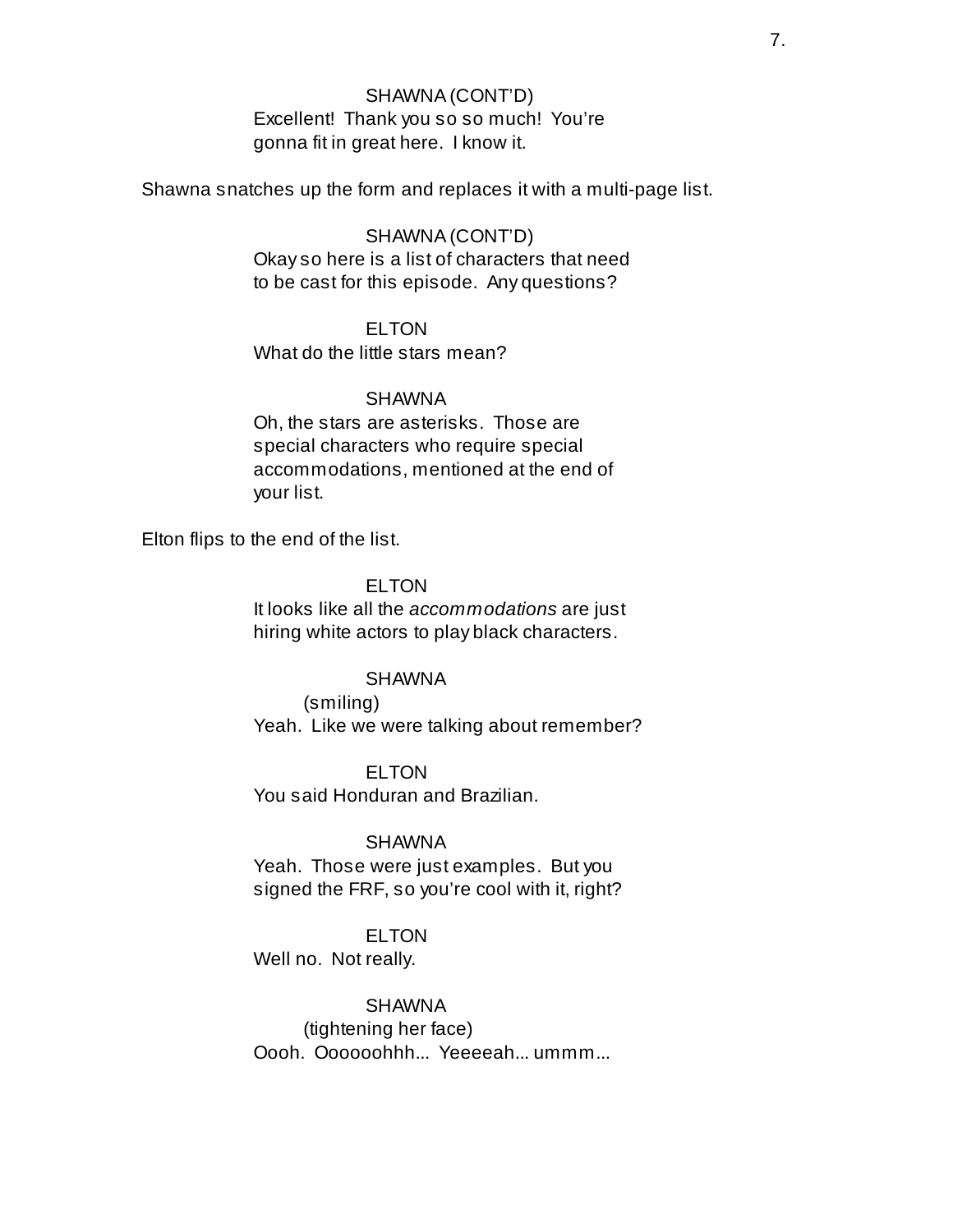### ELTON Look, I'll do the work, but -

Shawna grabs his hand and shakes it.

SHAWNA Great! Great! A team player! Wonderful to have you aboard.

Suddenly, the room begins to shake as the loud whirl of a helicopter drowns out their conversation.

> ELTON (screaming) What is going on?

# SHAWNA (also screaming) That's Oswald's copter on the roof.

The sound of the copter ceases.

## SHAWNA(CONT'D) (still screaming) It's meeting time!

Blake enters the room with MEGAN, 23. Behind them is Wiley, with KIP, 39, and ROCHELLE, 54. They all take seats and converse among one another. Elton sits with them.

> SHAWNA Where's Beth? We're missing Beth.

Shawna pokes her head out of the conference room door.

## SHAWNA(CONT'D)

(yelling) Bobby! Get Beth!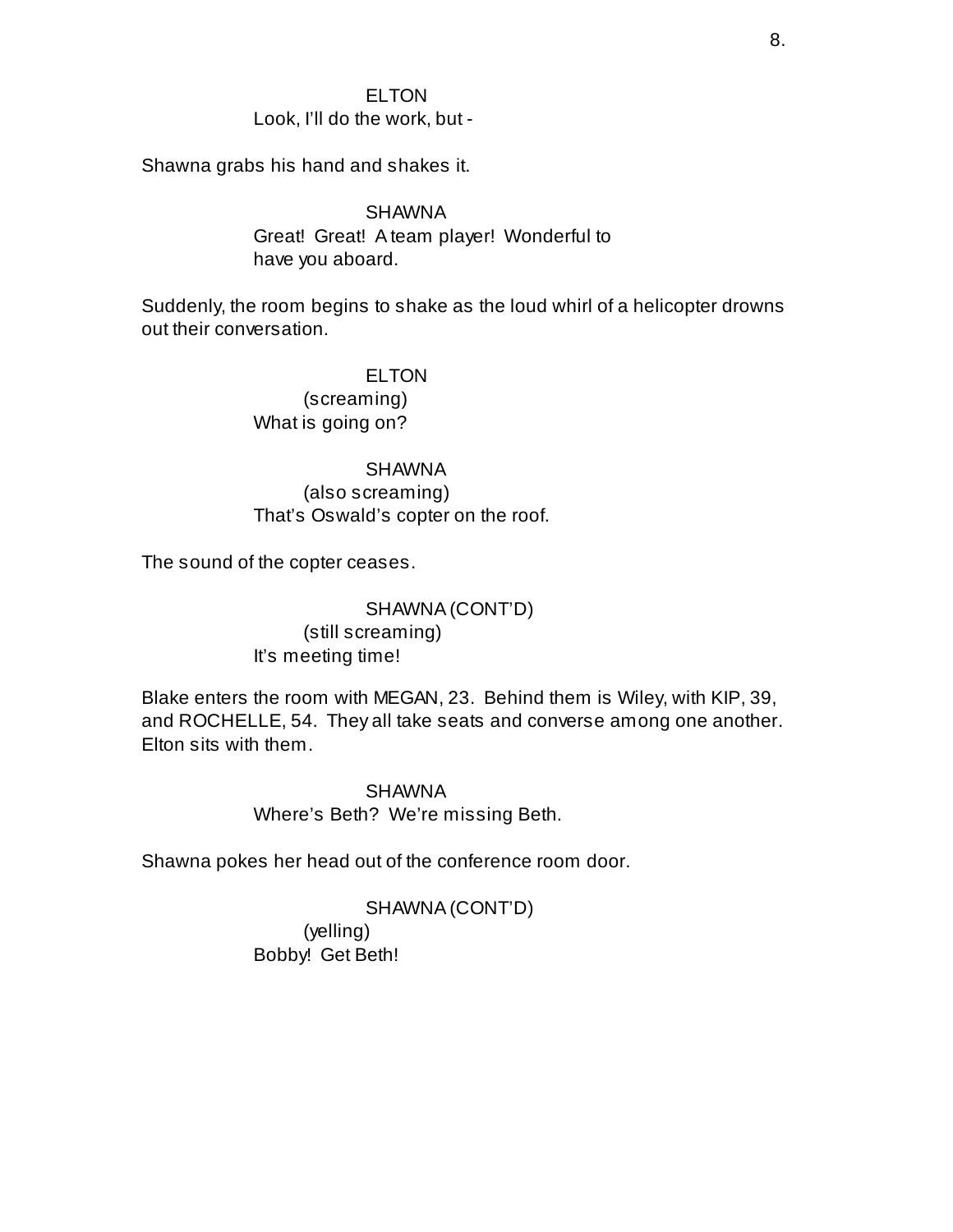INT. MAIN ROOM - RECEPTION AREA

BOBBY, 39 and seated at the reception desk, looks up from a gun catalog that he is doodling on, drawing glasses and moustaches on people's faces.

**BOBBY** 

Okay!

Bobby stands. As he walks away from his desk, pulls on a power cord that is wrapped around his ankle, jostling his computer set up. He quickly re-situates it and frees his ankle.

INT. HALLWAY

Bobby runs to a door labeled "editing suite" and bangs abrasively.

BOBBY Beth! Hey Beth! You in there?

Bobby bangs some more. The door slowly opens and BETH, 29, appears, squinting and disheveled.

> BOBBY (CONT'D) It's meeting time.

> BETH What? Is Apples here already?

> > BOBBY

Oh, I wish!

BETH What? Look. Give me a minute and I'll be there.

Beth shuts the door.

INT. CONFERENCE ROOM

Shawna stands anxiously by the door, hands clasped.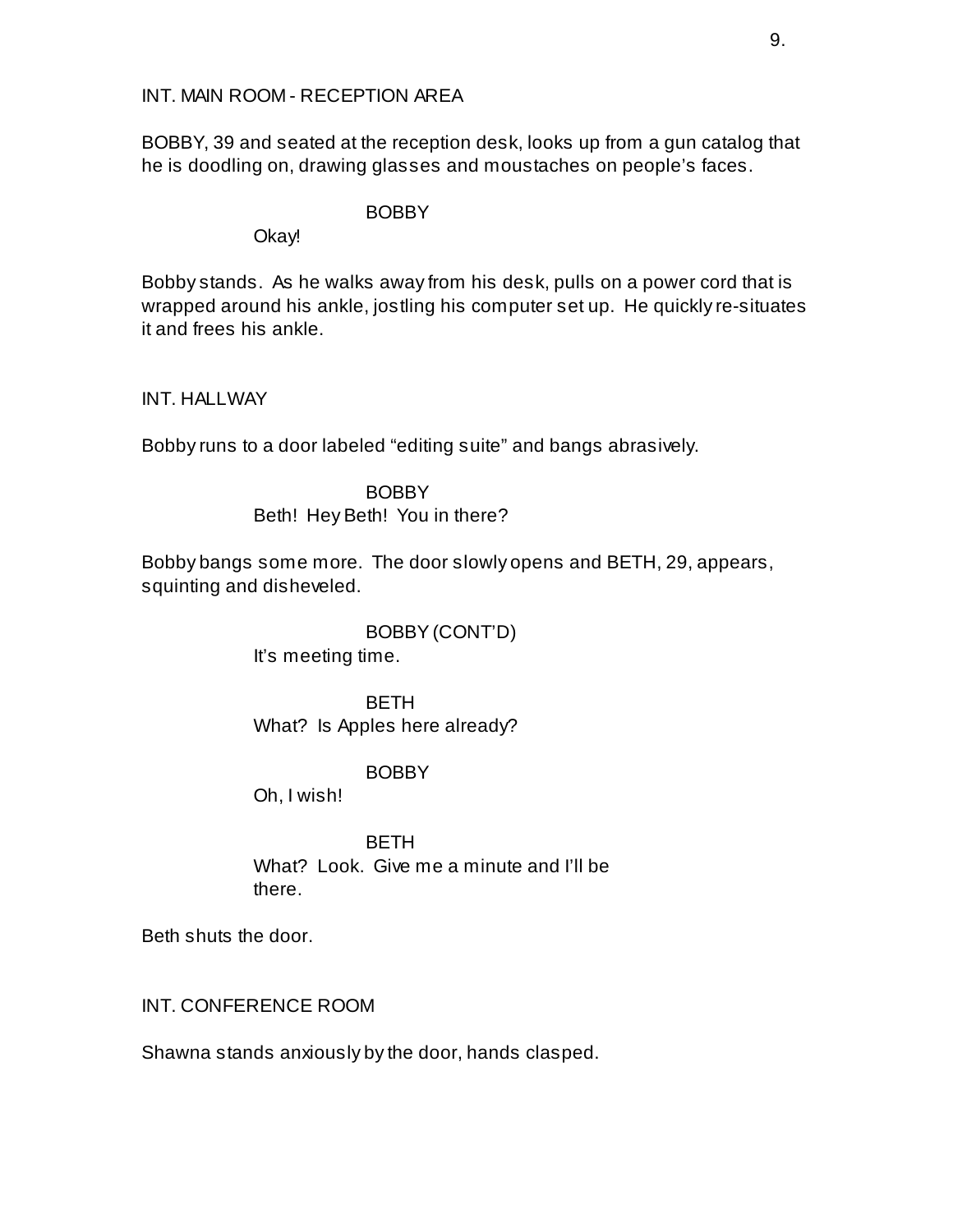Oswald enters the room.

#### OSWALD

Hey hey gang! Welcome to another season of Murderburg USA! So glad to have you here! My name is Oswald Green and I'm your boss.

The audience chuckles lightly, if not sarcastically. Light applause.

# OSWALD (CONT'D) So I see some familiar faces. I know a lot of you have worked with me before. Very pleased to have Shawna with us again.

The audience applauds lightly. Oswald reaches out to Shawna and she takes his hand. He pulls her close and embraces her, whispering in her ear.

> OSWALD (CONT'D) Apples hasn't shown up?

#### SHAWNA

Negative, Ozzie.

# OSWALD I will kill that son of a bitch. I swear to god.

They break their embrace. Oswald faces the audience again.

## OSWALD (CONT'D) We do have a couple brand new faces with us. Everyone meet Kip Erlanger who will be taking over our props department.

Kip awkwardly stands and waves. Scattered applause.

## OSWALD (CONT'D)

Kip does props for a few other companies in town. Good references. Not like that last guy. And also - oh wait.

Oswald removes his phone from his pocket and looks at it with concern.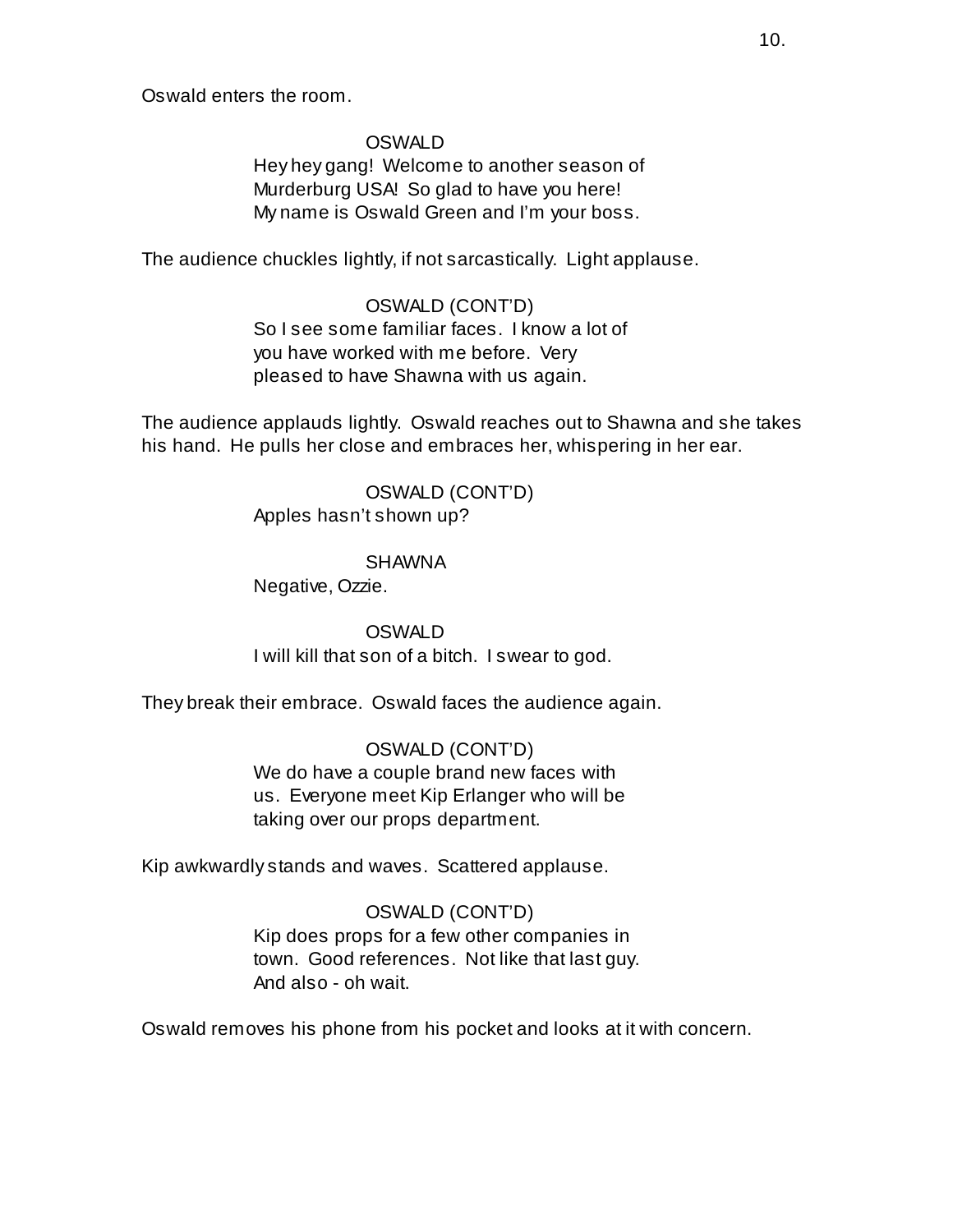## OSWALD (CONT'D) Excuse me just a moment, folks. I'm sorry.

Oswald texts intently then holds it up to Shawna's face.

## OSWALD (CONT'D) This is that thing. How does it look to you?

INSERT: OSWALD'S PHONE - Text on the screen reads: "IS THE BLACK GUY COOL?"

## SHAWNA

I think it looks good. I think you're in good shape.

OSWALD Okay great. Phew! Sorry folks. TCB all the time.

Oswald places his phone back into his pocket.

OSWALD (CONT'D) Also with us is our new casting director, Mr. Elton Livesay.

Elton quickly raises and drops his hand. Scattered applause.

# OSWALD (CONT'D) An award winner, that guy. Worked with BET and the Cartoon Network. Please introduce yourselves and make them feel at home.

Bobby steps into the room and knocks on the door frame.

BOBBY Hey everyone. I'm sorry to interrupt your meeting, but... (badly voices trumpet fanfare) Apples is here!

Bobby steps back from the door, faces it and bows. APPLES, 48, stumbles into the room, drunk, sweating and boisterous. He sports a crew cut and a stained, collared shirt.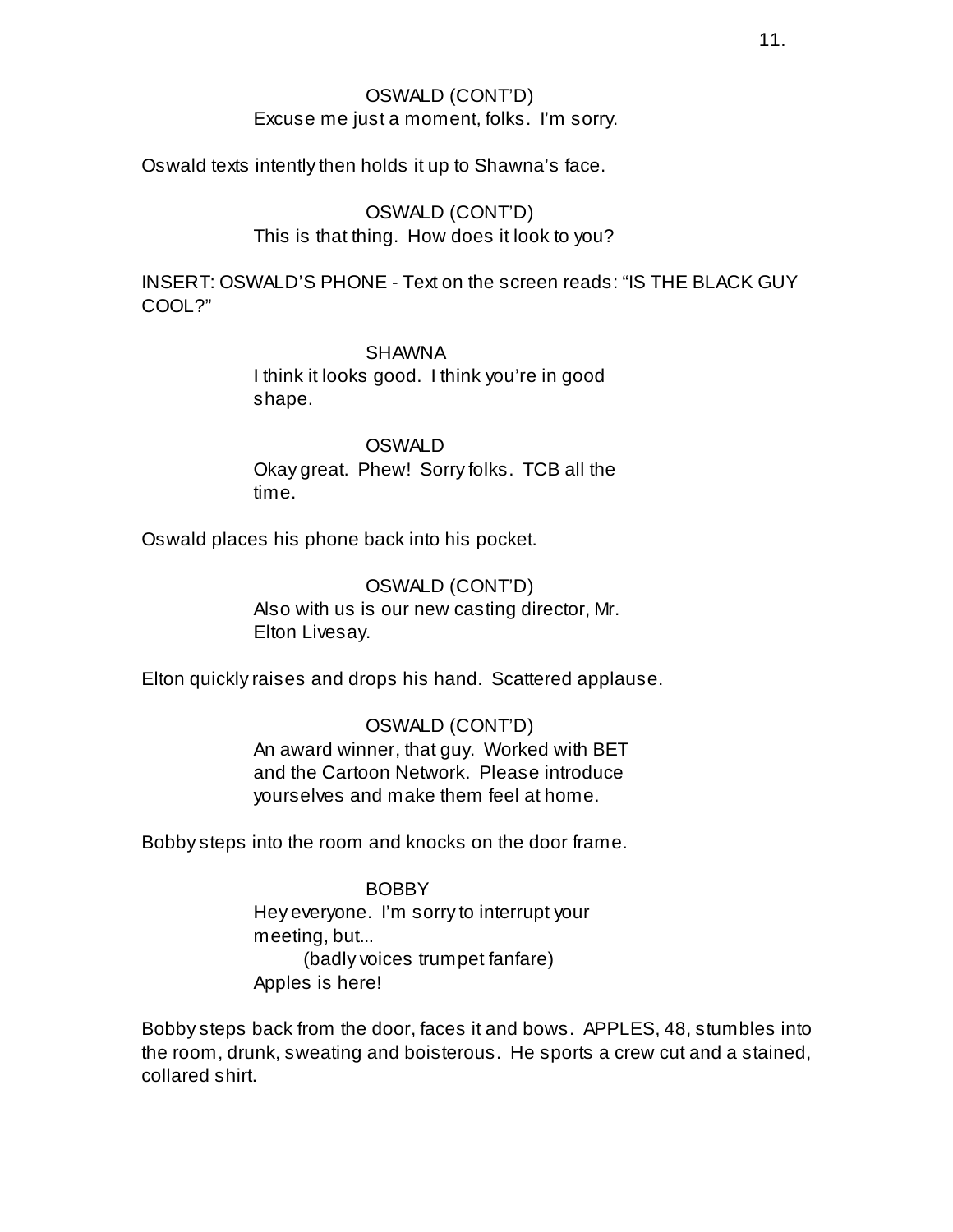#### APPLES

Hey everyone! Sorry I'm late. There was this my flight - you know. Everything.

## OSWALD Apples! How the hell are you, buddy?

Oswald pats Apples on the back and shakes his hand.

## OSWALD (CONT'D)

Ladies and gentlemen, the star of our show. You know him as detective Davida. The one and only Apples Hanson.

Elton and Kip applaud. Apples sits down uncomfortably close to Megan, who immediately slides her chair over away from him.

## OSWALD (CONT'D)

Alright folks, let's get on task. Wiley, what are you gonna do?

**WILEY** I'm the camera guy. Why am I even here?

## OSWALD (CONT'D)

Okay then get out of here. My dear, Megan, how about you?

Megan digs furiously through a large handbag.

## MEGAN

Actually, Uncle Ozzie, I'm missing a whole pallet of eyeshadow. I'm gonna retrace my steps and try to find it.

## OSWALD

Well good luck. I hope you do. Researchin' Rochelle, you wanna get with Elton and go over character profiles with him?

## ROCHELLE

I expected that.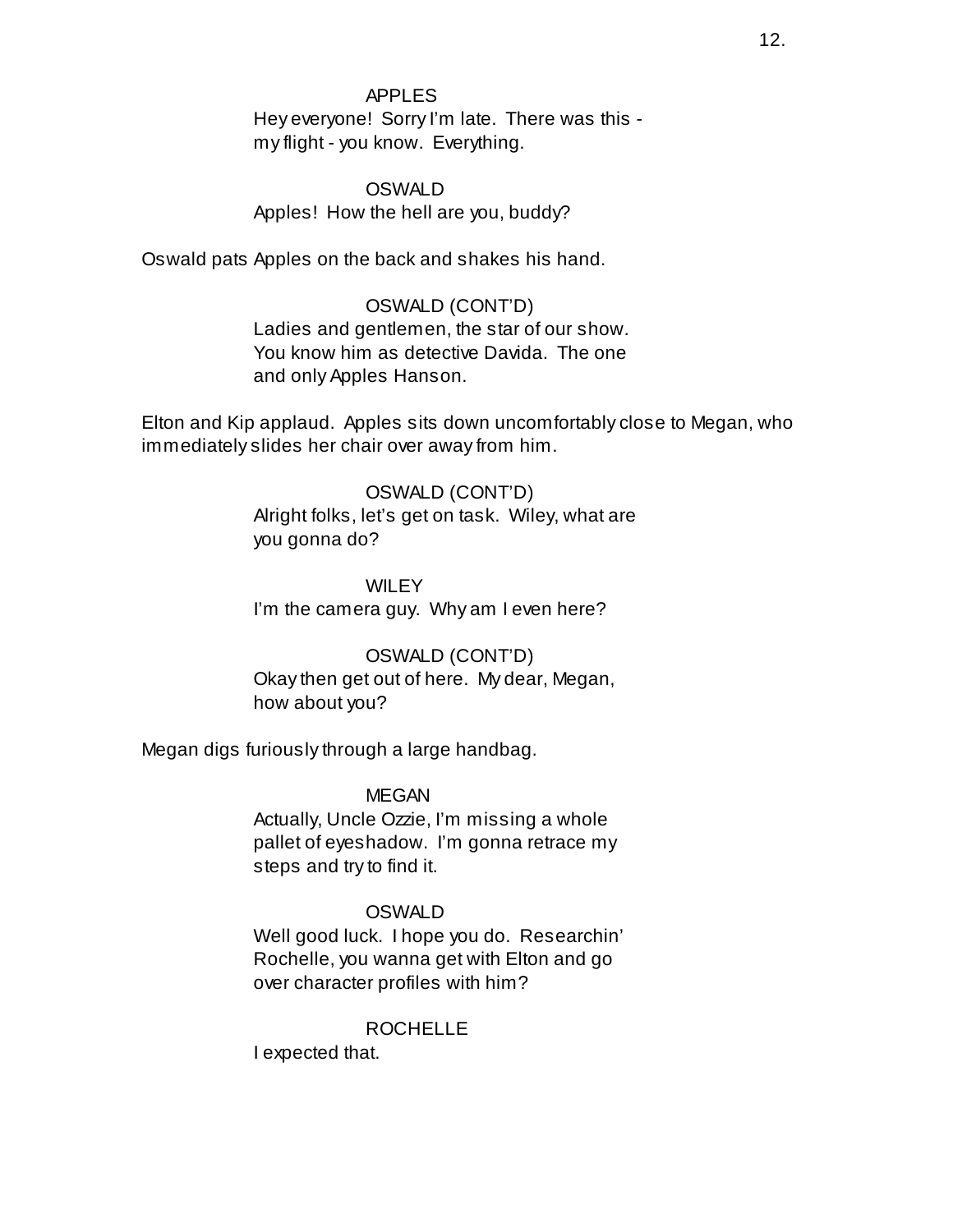Elton, stick with her today. She's a well of information.

Rochelle stands and cocks her head in a motion to leave. Elton follows her out.

> OSWALD (CONT'D) Kip. Blake. Do what you've got to do.

Kip nods.

BLAKE Good to see you again, Oswald.

Kip and Blake exit.

**OSWALD** Apples, buddy. You want some water?

APPLES Ah. No thanks. I'm gonna go do some - stuff.

Apples exits. Oswald turns to Shawna.

# OSWALD

My office?

# SHAWNA

Your office, captain.

Oswald and Shawna hiss and claw like cats. Beth enters, wrapped in a blanket and stares at them without their knowledge.

> BETH Is this the meeting?

# **END OF ACT ONE**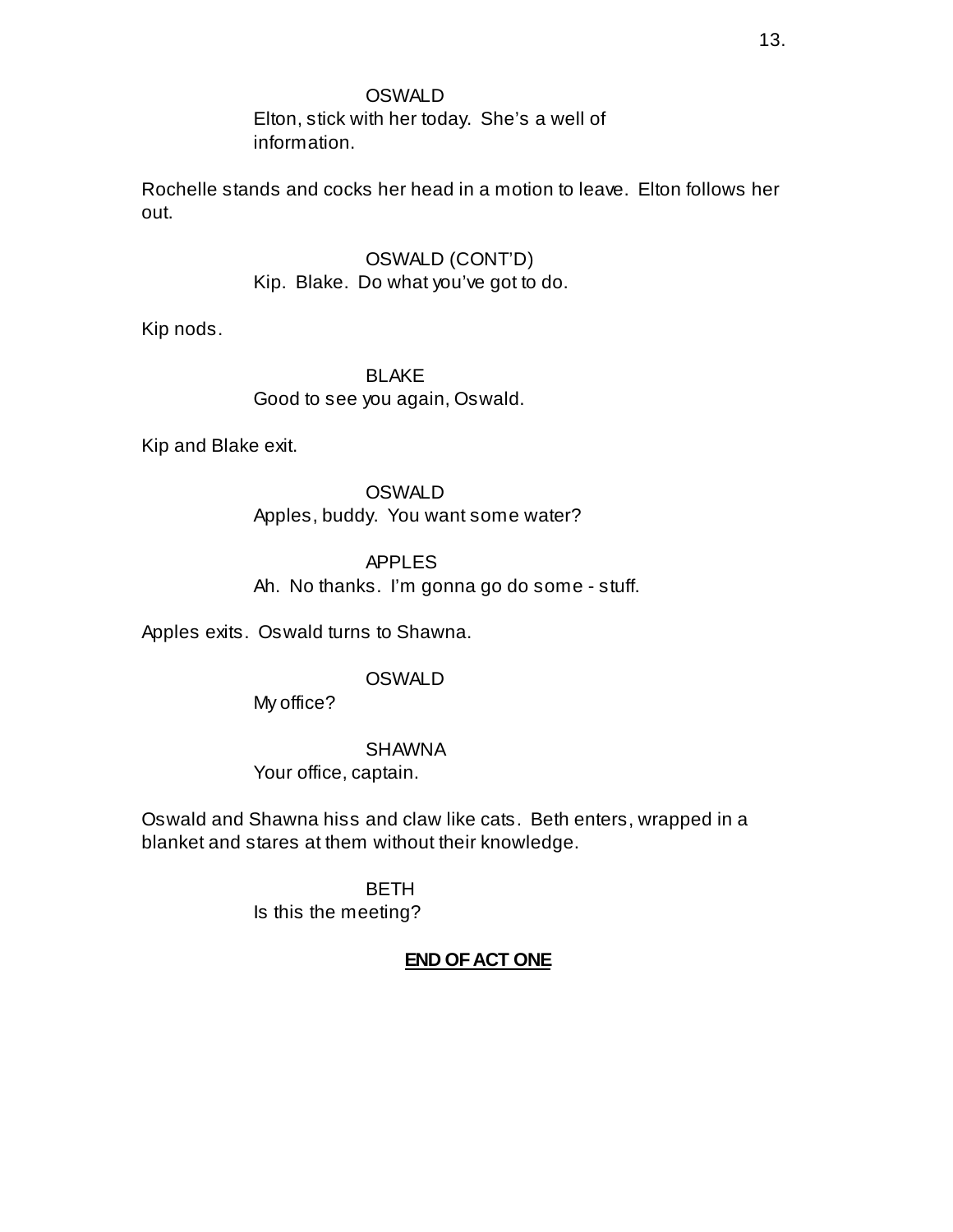## **ACT TWO**

### INT. MAIN ROOM - DAY

Elton holds a pen and notebook and sits with Rochelle in front of her computer screen. She operates the mouse and displays a photograph of a large, extremely dark skinned man, wearing traditional African garb.

#### ROCHELLE

So this is Laquan Markford, also known as dealer number two. A fine looking brother, really.

## ELTON How am I supposed to cast a white guy in that role?

ROCHELLE Why would you cast a white guy?

**ELTON** I've got a whole list here of brothers I'm supposed to white out.

#### ROCHELLE

Mmm. Why am I not surprised? You wanna step out for a smoke?

#### **ELTON**

Oh I don't smoke.

### ROCHELLE

Well come out back with me and let's fix that.

Rochelle opens her desk drawer and shuffles through the office supplies inside.

> ROCHELLE (CONT'D) Where are my cigarettes? They're not in here.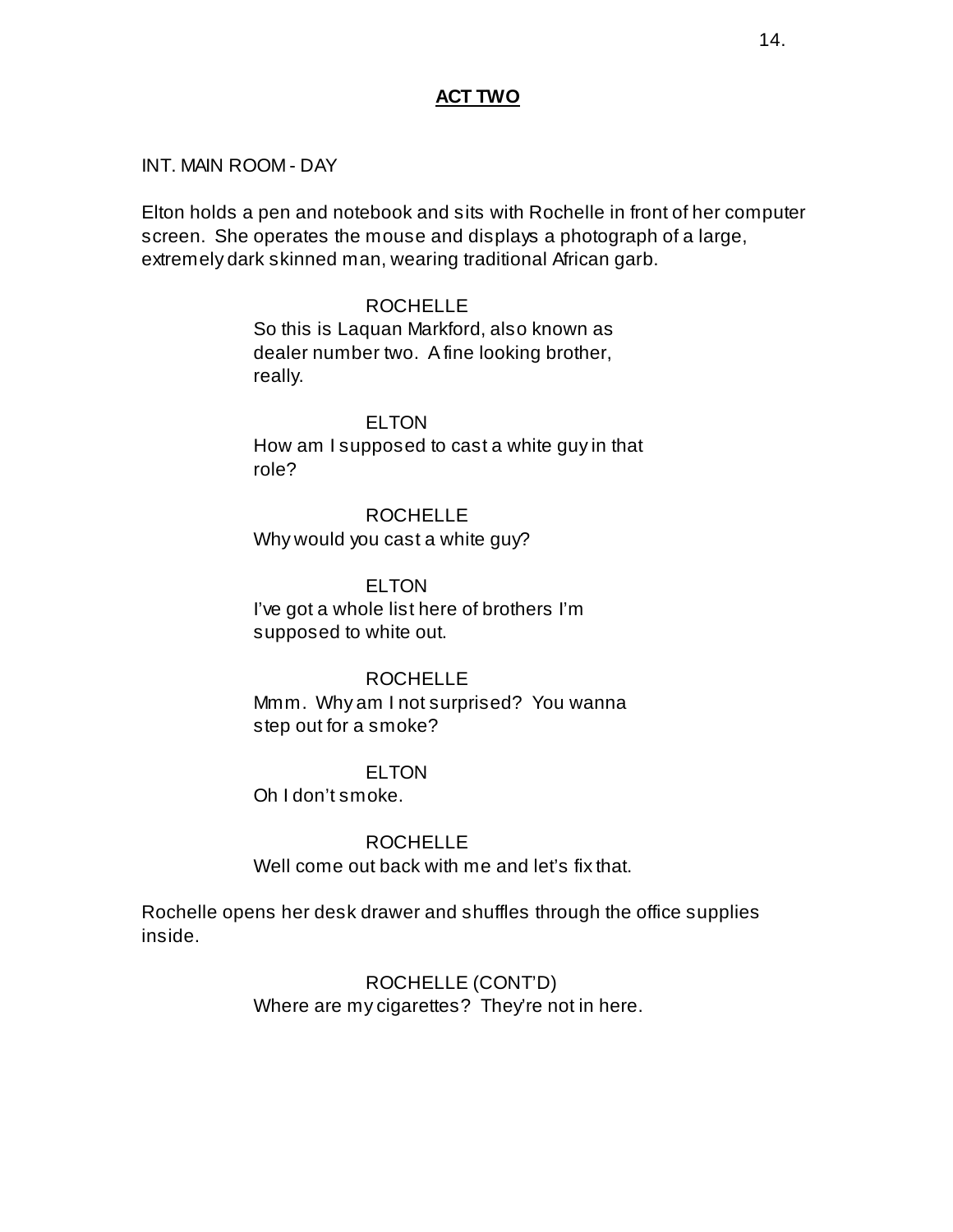### ELTON

You wanna just bum one from that Apples guy? He smelled like smoke - and alcohol.

#### ROCHELLE

Well no. The thing is I keep them in an antique cigarette case that belonged to my grandmother and now it's gone.

#### ELTON

Oh no.

#### ROCHELLE

I'm gonna run out and make sure I didn't leave it in my car. Excuse me.

Rochelle exits, passing by Megan who is looking at the ground around and under a table. Apples is tailing closely behind her.

#### APPLES

Why don't you let it go? I can buy you more makeup.

MEGAN It was my favorite pallet and really expensive. I bought it in San Francisco last year.

### APPLES

I'm sure we could find another like it. I'm connected. You have no idea. Come on. Let's go find it. I'll drive. And I'll pay for it.

#### **MEGAN**

Uh. I'm going to go talk to the new guy.

Megan approaches Elton, picking a folder up from a desk as she passes by it. Apples follows her.

#### MEGAN

Elton?

Elton turns and looks at Megan.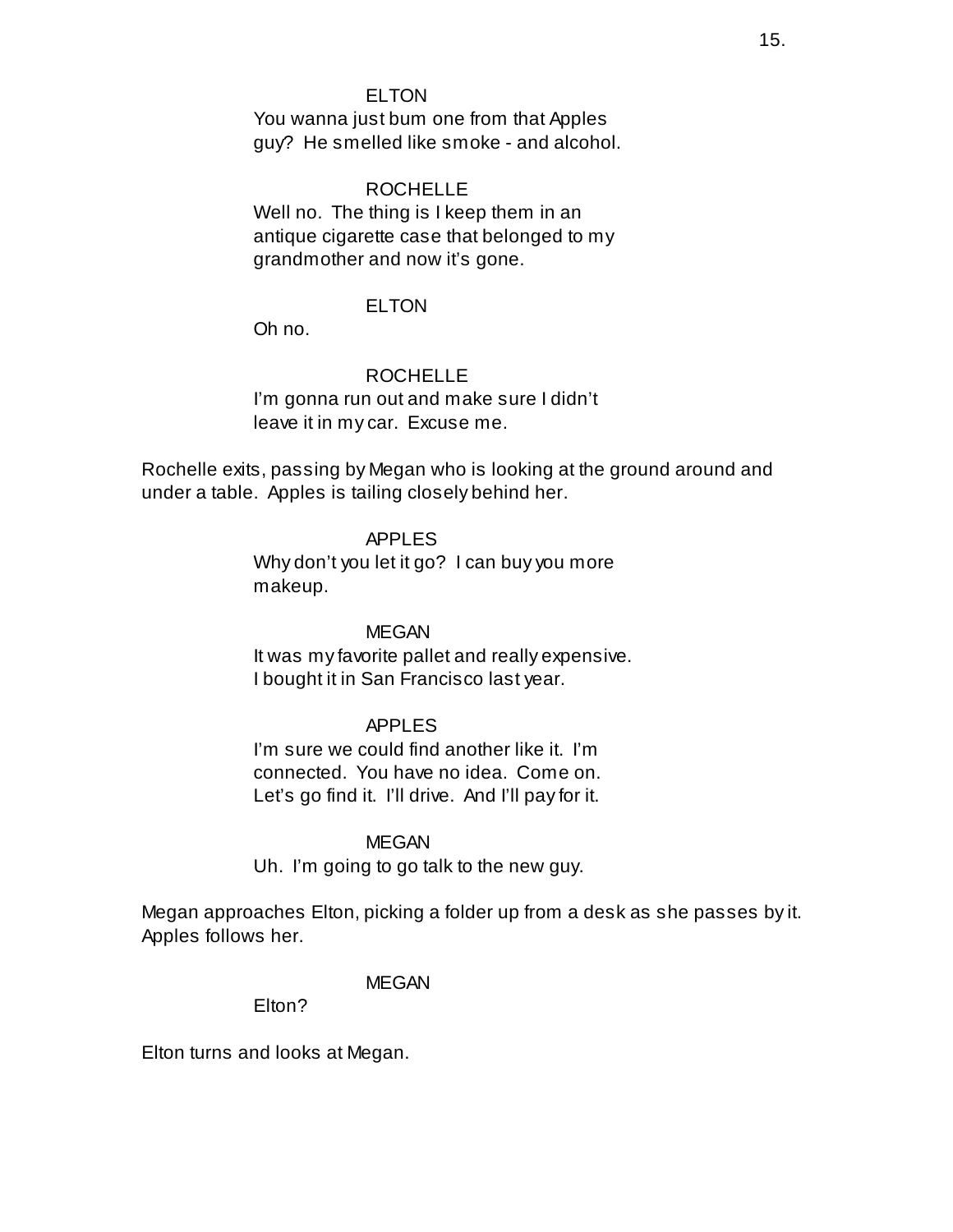# MEGAN (CONT'D)

Hi. I'm Megan.

Elton stands and shakes her hand gently.

ELTON I'm Elton. Obviously. (chuckles awkwardly) Pleased to meet you.

Apples gets between them and extends a firm hand to Elton.

APPLES I'm Apples. I'm the detective. On the show.

Elton shakes his hand, but Apples grasps hard and does not let go.

# APPLES (CONT'D) Not in real life. You at least don't have to worry about *that.*

# ELTON

Excuse me?

# APPLES

I'll tell ya, I love Megan here. I *love* Megan. You better treat her with respect. I gotta let you know, she ain't a bitch or a ho.

# **ELTON**

Are you quoting Queen Latifah?

Megan steps away from Apples to the other side of Elton. Apples releases his hand.

# APPLES (CONT'D) (to Megan) What's wrong? Why don't you wanna stand by me?

Megan hands the folder to Elton.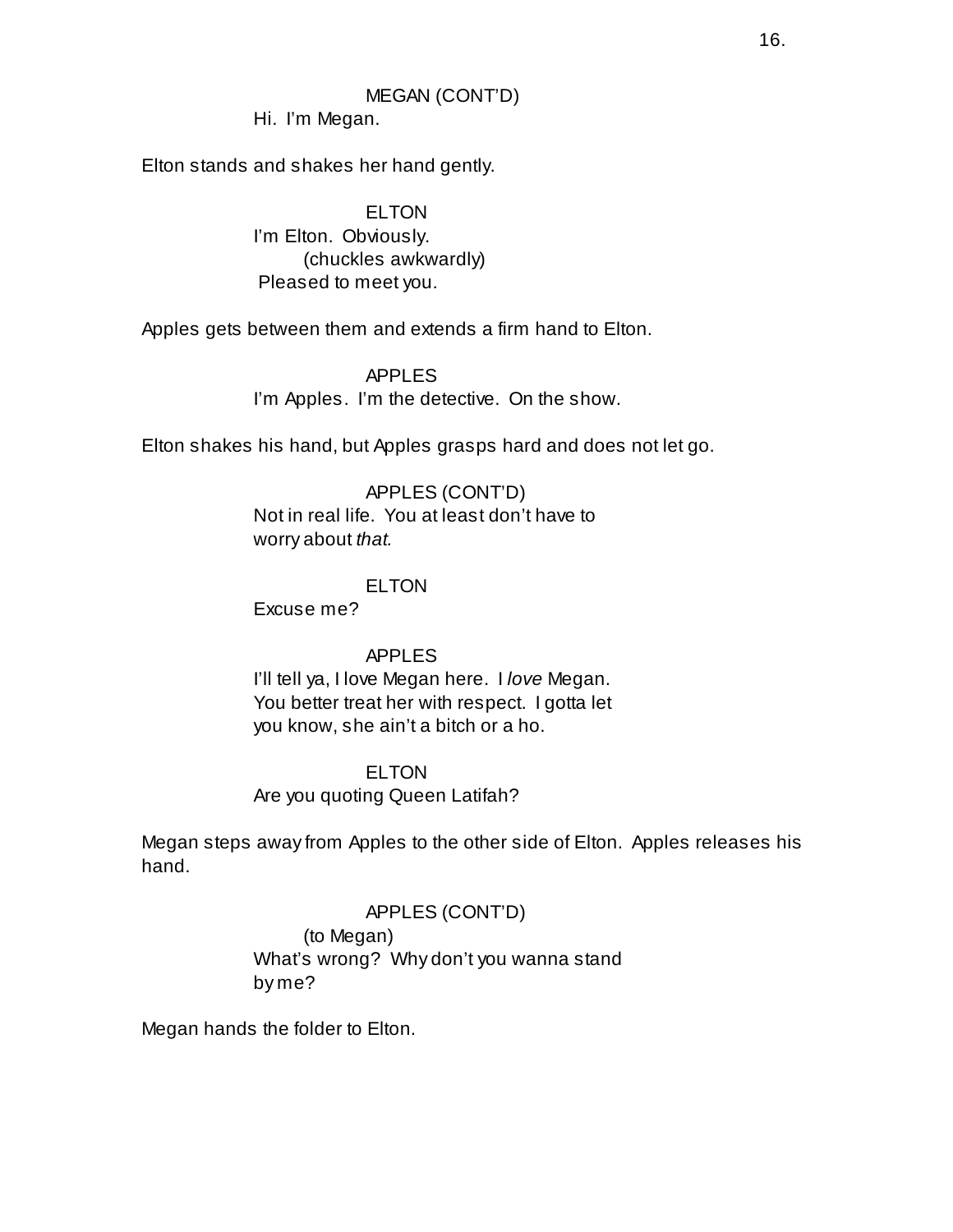#### MEGAN

So I just wanted to give you copies of the costume sketches I have so far. Maybe it will be helpful for casting,

### ELTON

Well thank you.

Rochelle enters. Apples is standing in the path to her seat.

ROCHELLE

Apples, get the hell out of my way.

Apples steps aside and Rochelle sits down.

ROCHELLE (CONT'D) I can't find my cigarette case anywhere. Looked all over my car.

MEGAN I still haven't found my eyeshadow either.

APPLES Hm. Haven't we known each other long enough not to steal from one another?

Apples stares deeply into Elton.

APPLES (CONT'D) Well, all but *one* of us.

ELTON Are you trying to pin me as a thief?

APPLES I don't know. Are you a thief?

ELTON Why you gotta answer a question with a question?

APPLES Why you gotta have so many questions?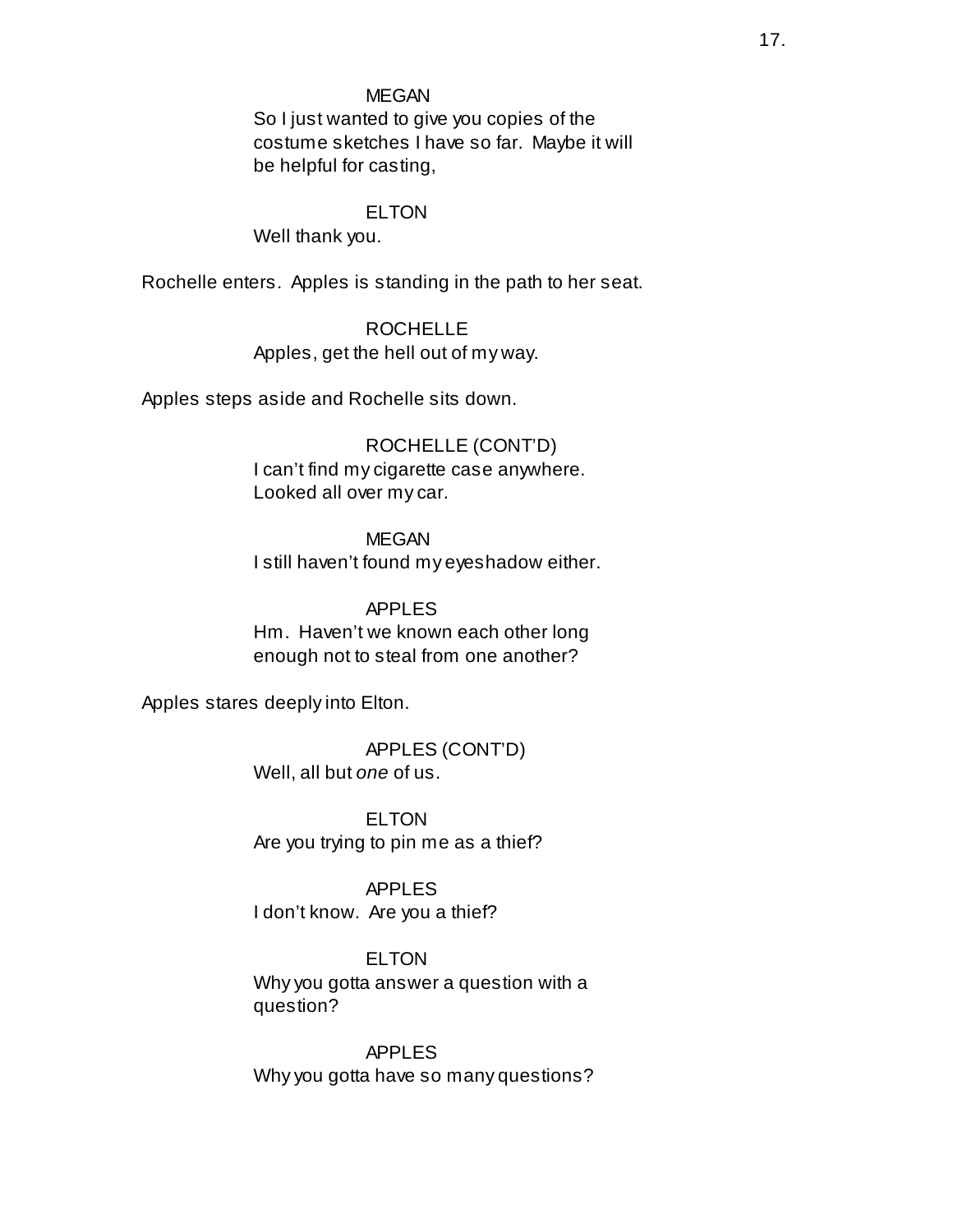Apples raises two fingers and points them at his eyes, then motions them out toward Elton.

# APPLES (CONT'D)

I'll be watching you buddy.

Apples backs away and stumbles into a chair. Then turns and exits.

# ROCHELLE

# Everybody hates that guy but we can't do the show without him. Don't let him get to you.

CUT TO:

# INT. MEN'S ROOM

Apples stands in front of the mirror, by the sink. He dips a tiny spoon into a bag of white powder and snorts it up his nose. Kip enters and Apples hides his bag and spoon in his hand.

> KIP Are you snorting coke in here?

# APPLES

Uh, no.

Kip walks to the urinal and pees.

KIP What's in your hand?

APPLES

Look, kid. You got your good things and I got mine, okay?

KIP I think we have the same good things.

Kip finishes urinating and walks over to the sink.

KIP (CONT'D) Let me get a bump.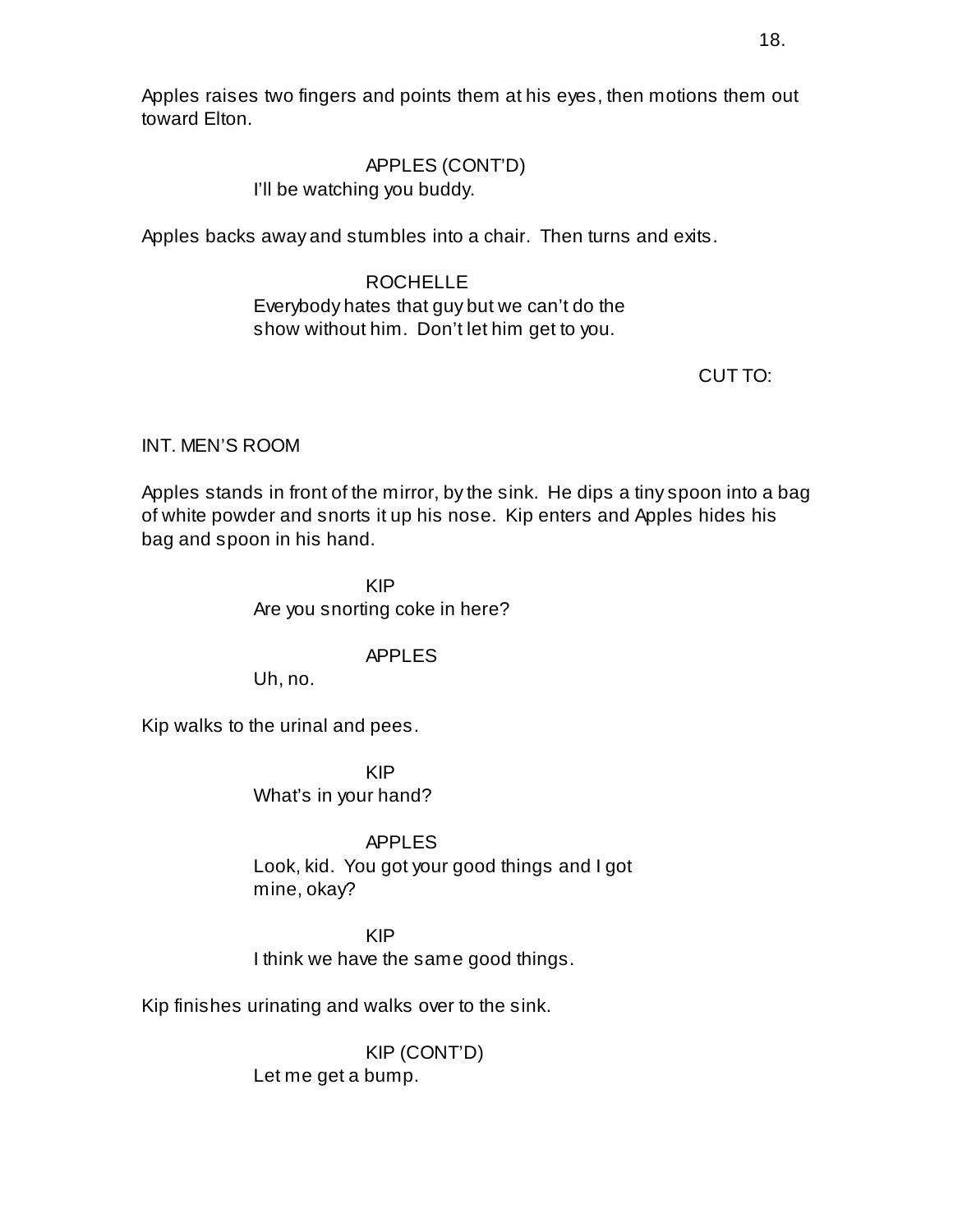## APPLES

Alright but keep it between you and me.

Apples hands the bag and spoon to Kip. Kip digs out some powder.

APPLES (CONT'D) So how well do you know that other new guy?

KIP Elton, you mean? I don't know him, really. We just came on at the same time.

Kip snorts the powder.

#### APPLES

I'll tell ya. I think that guy's been stealing people's stuff around here.

## KIP

Oh yeah?

Kip gives powder and spoon back to Apples. Apples stows it in his pocket.

APPLES Yeah. He's the only person that no one knows. Except for you, but you're obviously cool.

KIP I would be lying if I said I didn't get a bad vibe from that guy.

#### APPLES

It's definitely him. It's gotta be. Let me know if you pick up on any clues I can explore. He knows I'm on to him, so be my eyes and ears.

Kip washes his hands.

KIP

I would love to help, but I have some work to do. I've gotta go drop some props off with another company I work with.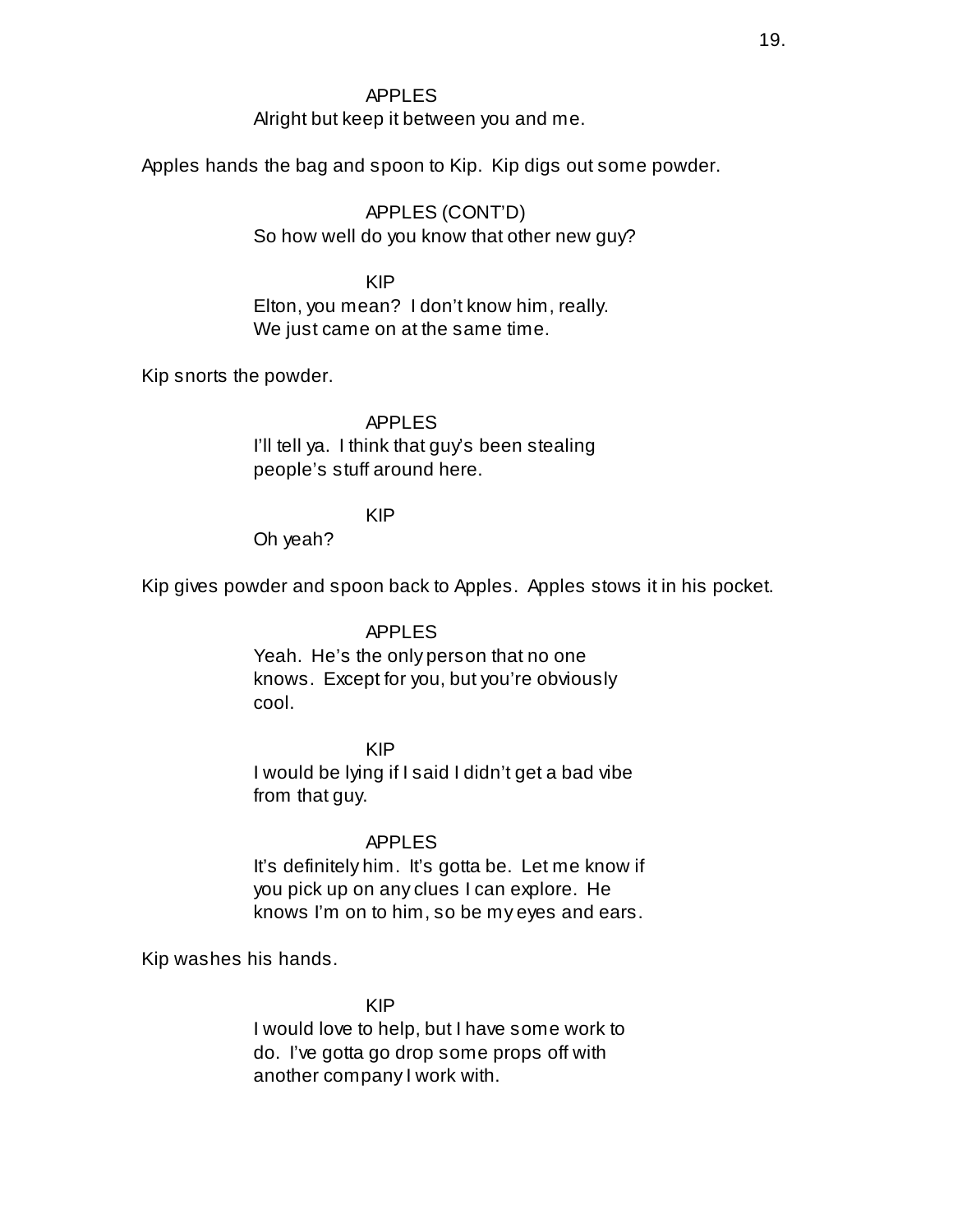APPLES Oh yeah? Can I come with you?

KIP Well I have a few other errands to run after that. You'd be sitting in my car for a while.

APPLES I don't care. I just need to get out of here. I'll bring the blow.

KIP Well, alright. You can come.

Apples and Kip exit. Atoilet FLUSHES and Bobby emerges from a stall. He steps to the sink and looks at himself in the mirror.

> BOBBY So Elton is the thief.

> > CUT TO:

INT. SHAWNA'S OFFICE - DAY

Shawna sits at her desk, focused on her computer screen. Apples and Kip stand outside her door frame. Apples KNOCKS.

> SHAWNA Just a second, guys.

Shawna types and SIGHS and rolls her eyes and GROANS.

SHAWNA(CONT'D)

Okay what?

Apples and Kip approach Shawna's desk.

APPLES I just wanted to let you know that I'm leaving with him for a while. Just call my cell if you need me.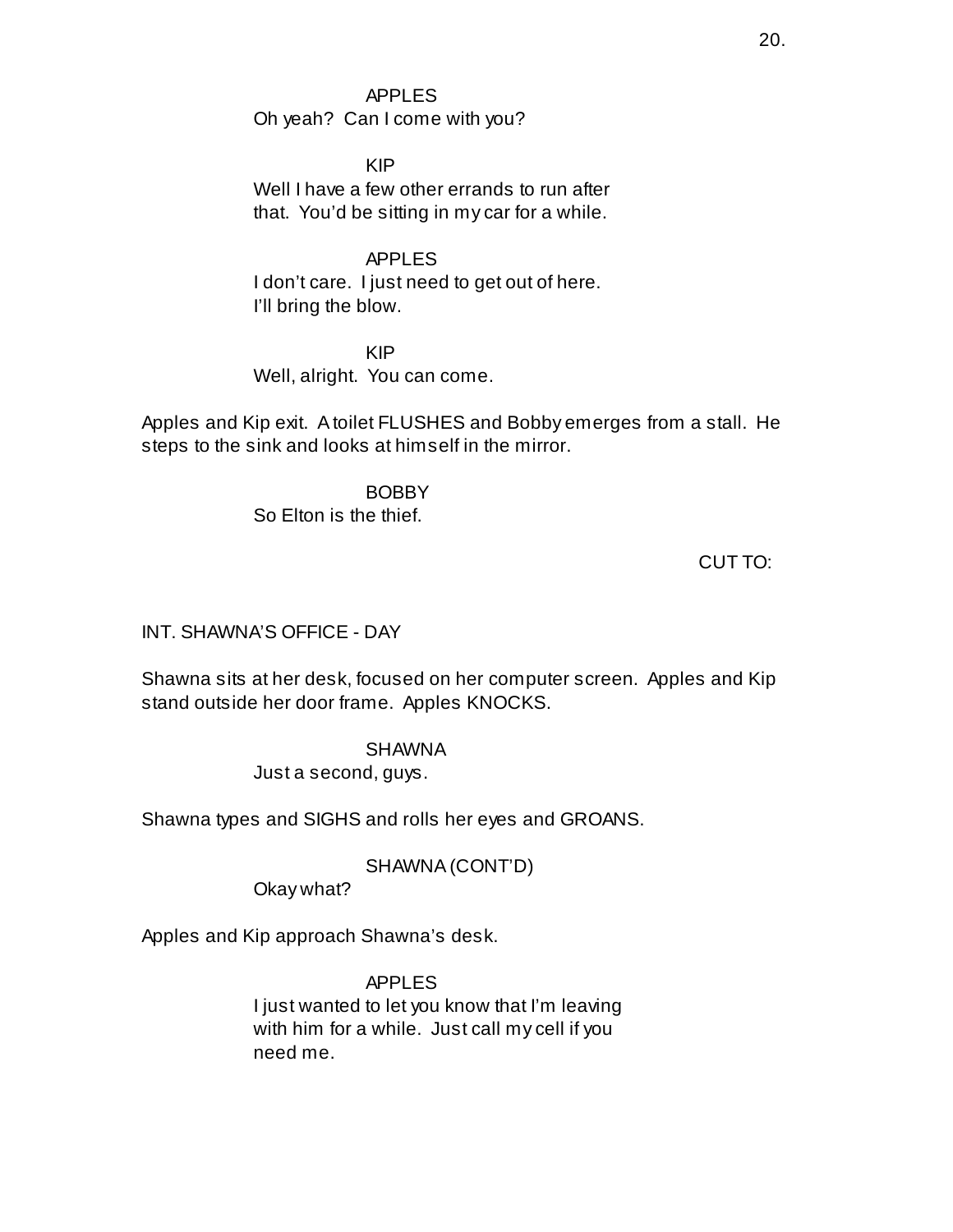Kip swipes a fancy pen set from Shawn's desk and holds it behind his back.

## SHAWNA

Apples, I don't care what you do.

Shawna returns her focus to her computer screen and continues to type.

# APPLES

Oh. Okay.

## SHAWNA

Get out of my office.

Apples and Kip exit. Shawna presses a few keys on her keyboard and suddenly her expression turns hopeful.

> SHAWNA This is it. Gotta write it down.

Shawna opens a notebook on her desk top and reaches for a pen to find her pen set missing.

# SHAWNA(CONT'D)

Where are my pens?

She scoots her chair back and looks under her desk. Then walks out into the...

INT. MAIN ROOM - DAY

SHAWNA(CONT'D) (yelling) Hey did anyone take my pens out of my office?

The rest off the staff ceases their work and looks at her blankly.

# SHAWNA(CONT'D)

I paid thirty dollars for a really nice set of pens. Whoever took them, needs to put them back on my desk immediately, or you will die.

Bobby's perks up, grimaces his face, and stares angrily toward Elton.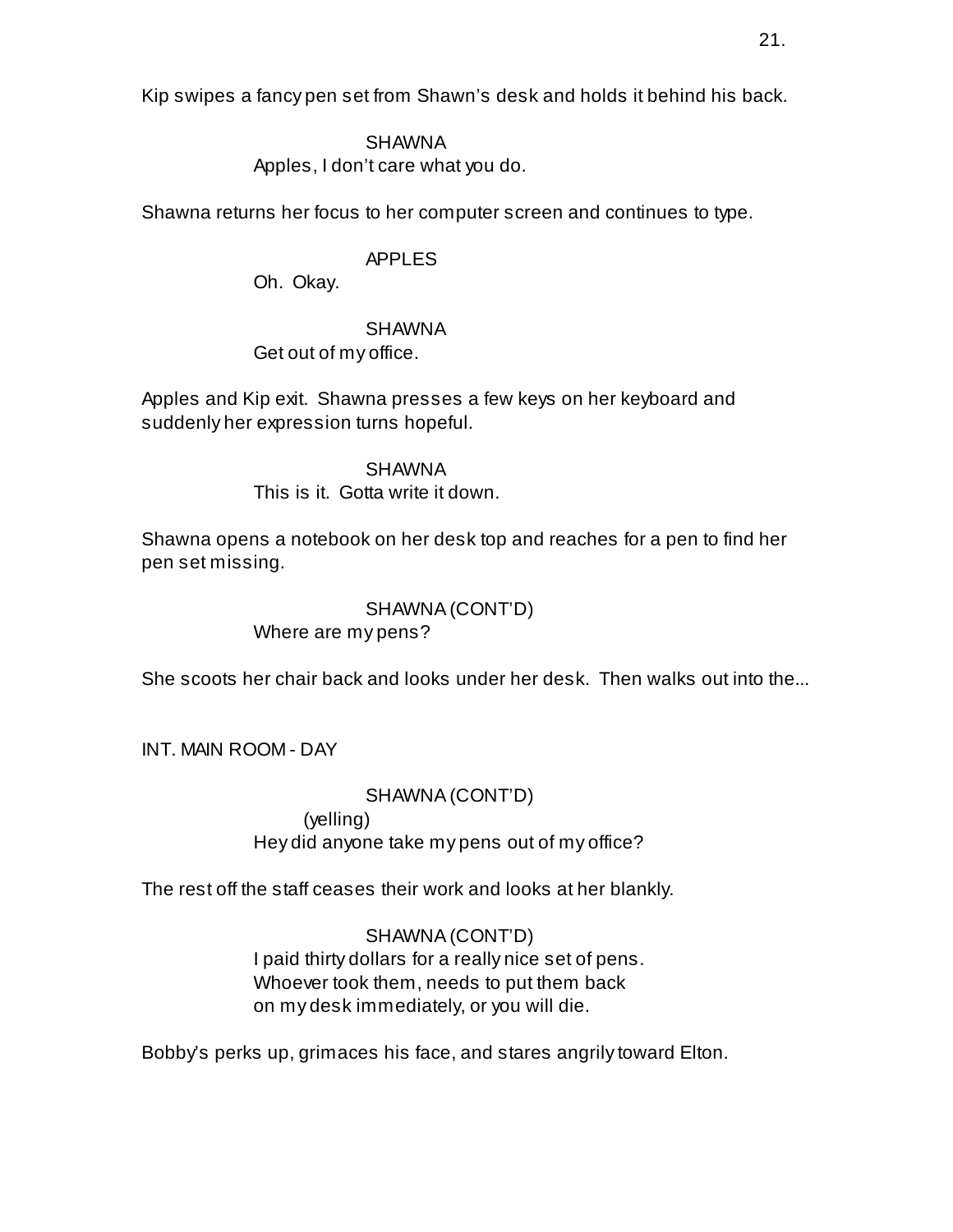A red light shines on Bobby as SIRENS wail.

# **END OF ACT TWO**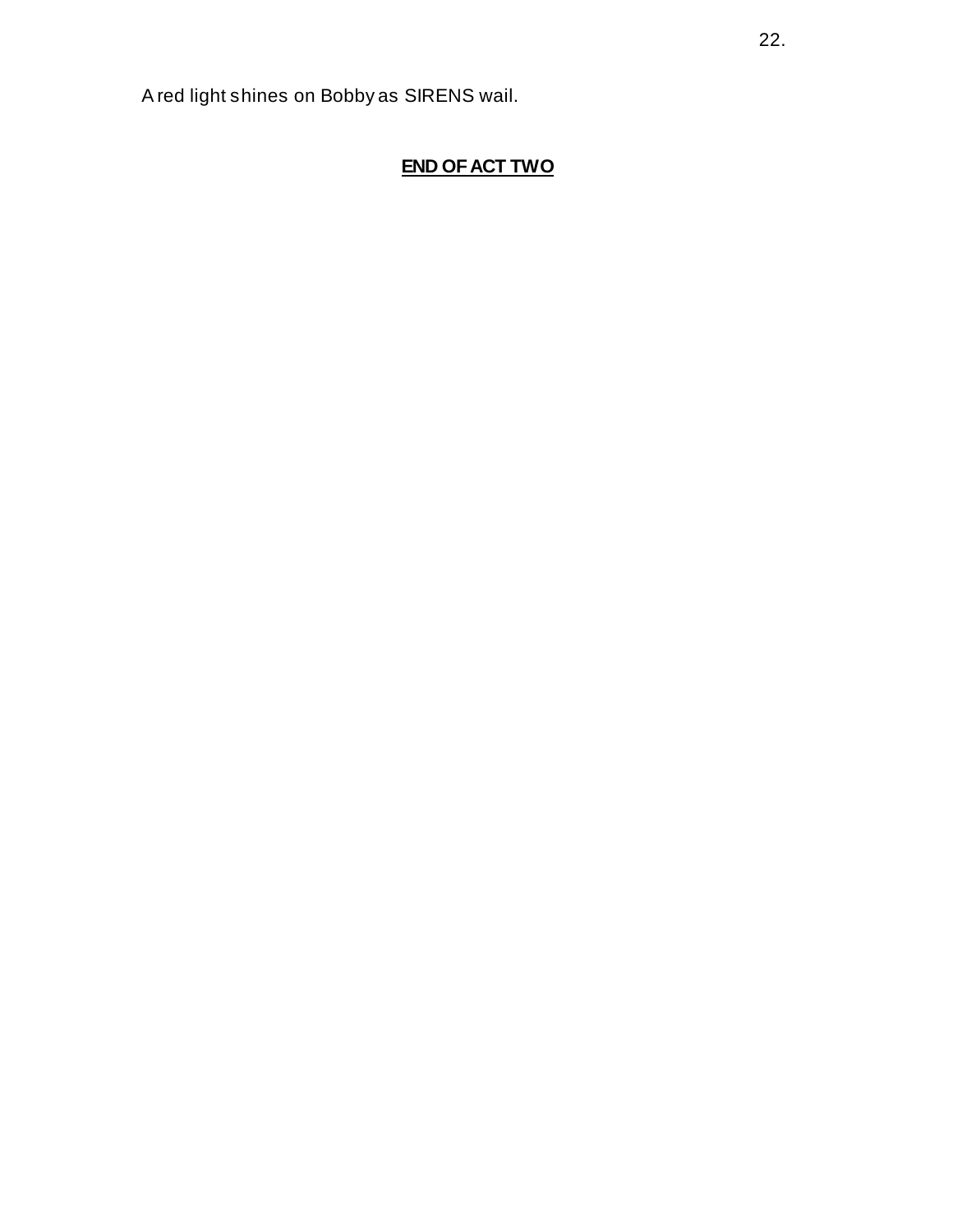## **ACT THREE**

### EXT. OFFICE BUILDING - DAY

Apples and Kip pull up to the building in Kip's car. The car is packed full of boxes and junk.

### APPLES

So this is where Edgemoor Productions is located? I had no idea. I feel like I'm spying on the competition.

KIP I don't think they see it like that - as competition.

Kip kills the engine and exits the car. He releases his hatchback and opens the passenger side backseat door. He awkwardly maneuvers a large metal wire bath shelf out the car. Apples leans against the car beside him as he struggles.

> APPLES Can I help you carry something?

> > KIP

Uh, well, there are two boxes in the back under that blanket. I need to bring in the one on the *left,* if you want to get that.

#### APPLES

Anything to help.

Apples lifts the blanket in the back of the car, revealing the two boxes. He removes the box on the right and shuts the hatch. Kip kicks his car door shut. He and Apples approach the office with their items.

CUT TO: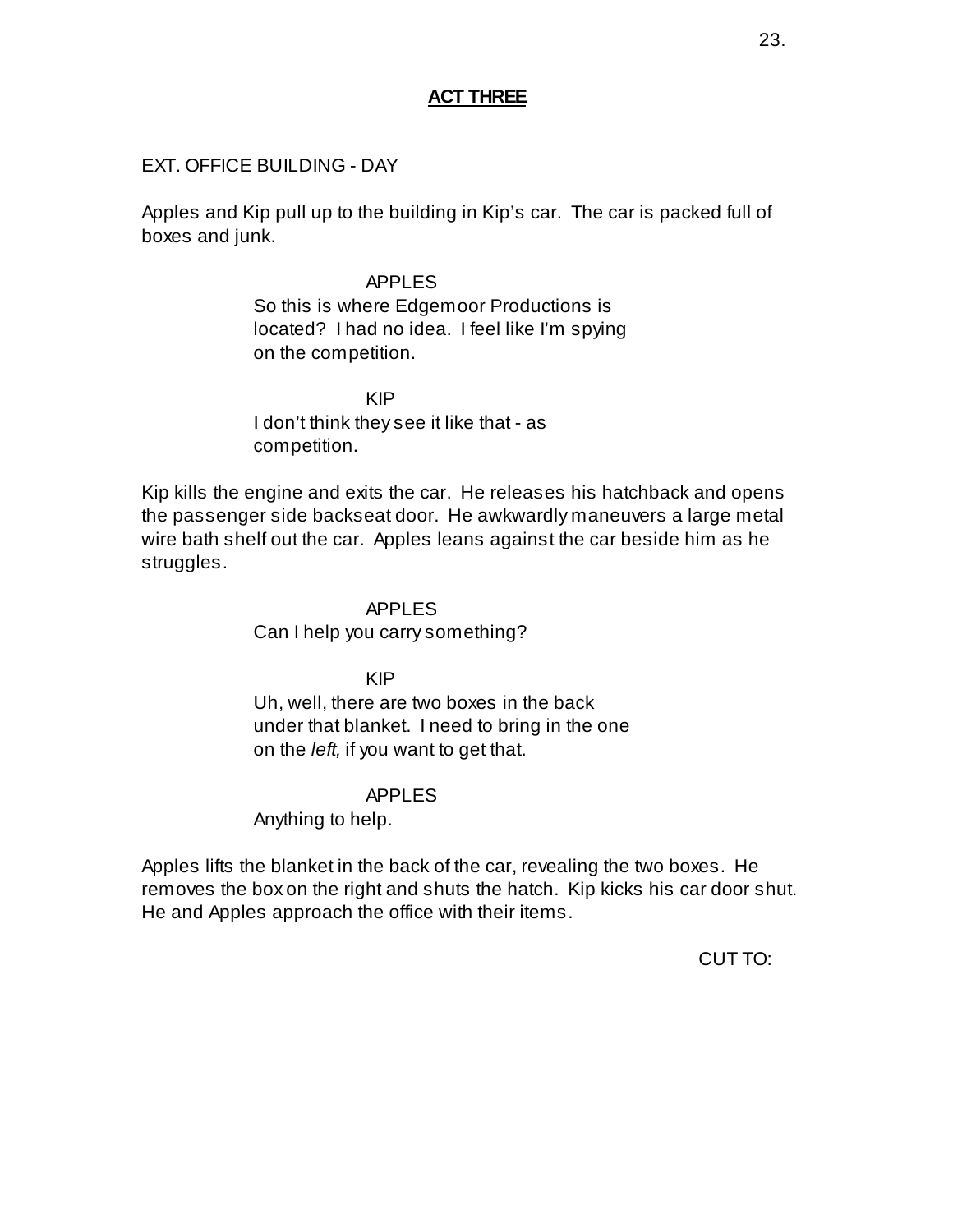INT. MAIN ROOM - DAY

Bobby sits at his desk in the reception area, TAPPING his fingers slowly and staring into the larger part of the room.

SFX: Bobby's finger taps continue. (O.C.) while...

In the distance, Elton leans on a desk and laughs with Rochelle and Megan. Blake approaches them. Elton stands and shakes his hand.

Bobby continues to watch, but stops tapping his fingers. He takes a deep breath and stands. As he walks away from his desk, he pulls on a power cord that is wrapped around his ankle, jostling his computer set up as before, but more abrasively.

> BOBBY Damn it! Damn it to heck!

Bobby frees his angle and sloppily re-situates his computer set up. He then stomps away from his desk.

Elton, Rochelle, Megan and Blake are laughing. Bobby approaches.

**BOBBY** 

Hi Elton, I'm Bobby.

The group becomes silent. Elton extends his hand but Bobby does not respond. He raises it into a wave instead.

ELTON

Hi Bobby.

BOBBY Hi. Could I get one of those cigarettes from you?

**ELTON** Cigarettes? Oh, I don't smoke.

BOBBY What about those cigarettes right there?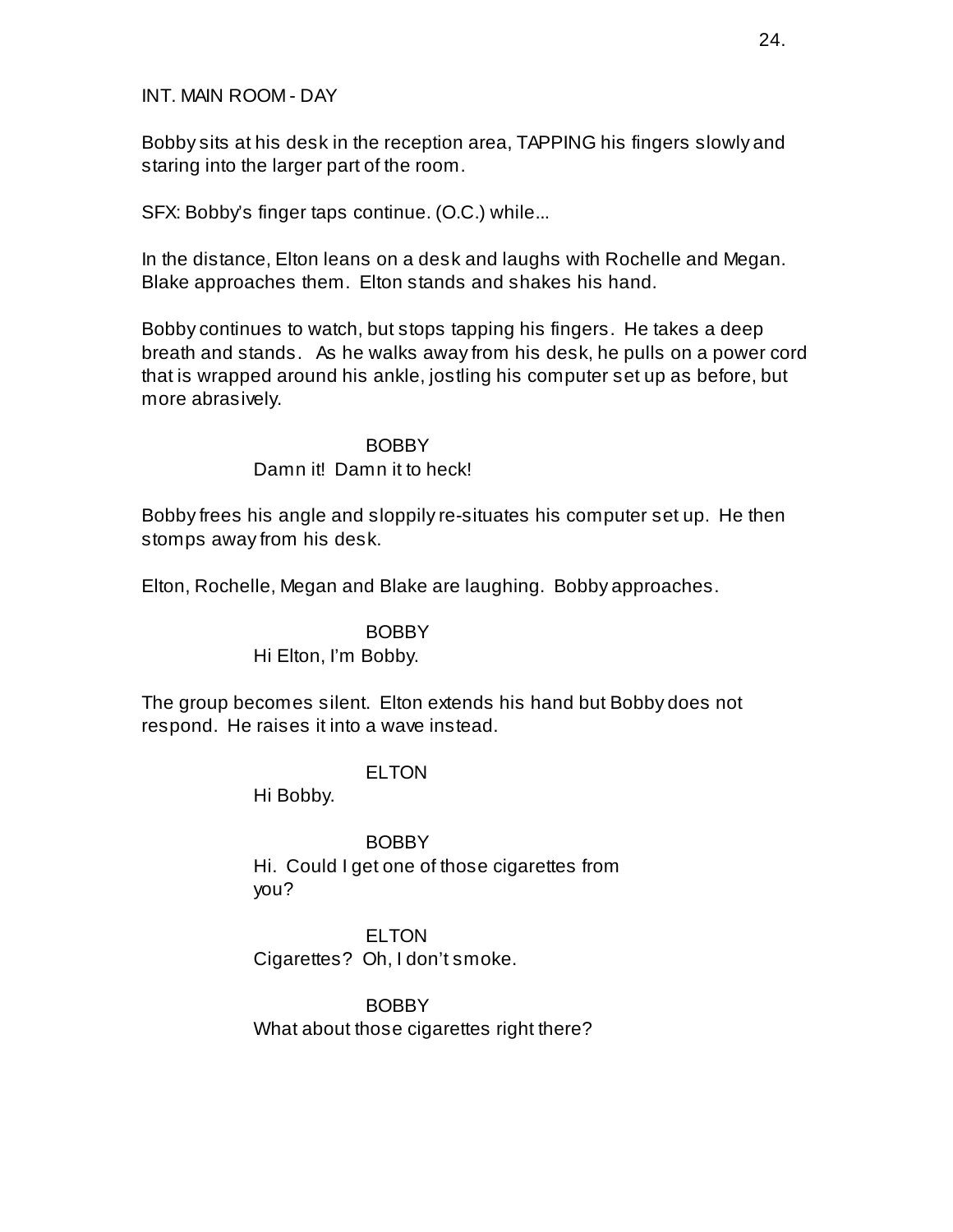Bobby taps the side of Elton's hip. Everyone gasps lightly. Elton steps back and removes a smartphone from his pocket.

#### **ELTON**

Dude, that's my phone.

BOBBY What about your other pocket? You like make up?

Bobby taps on Elton's other hip. Everyone gasps louder than before. Elton steps back, up against a desk Bobby steps forward.

> BOBBY What about pens? You feel the need to write sometimes, do ya?

Bobby taps Elton aggressively around his hips, waist and crotch. The group makes loud commotion. Elton sits down on the desk and scoots back away. Blake grabs Bobby's shoulders and pulls him back.

> BLAKE That is not consensual, Bobby.

Shawna emerges from her office.

## SHAWNA (screaming) Bobby! In my office *now*!

CUT TO:

## INT. KIP'S CAR - COUNTRY ROAD - DAY

Kip drives and Apples sits in the passenger seat.

APPLES Yeah the Edgemoor office seemed alright. I bet they don't hire thieves like we do. I'll tell ya that. I miss professionalism.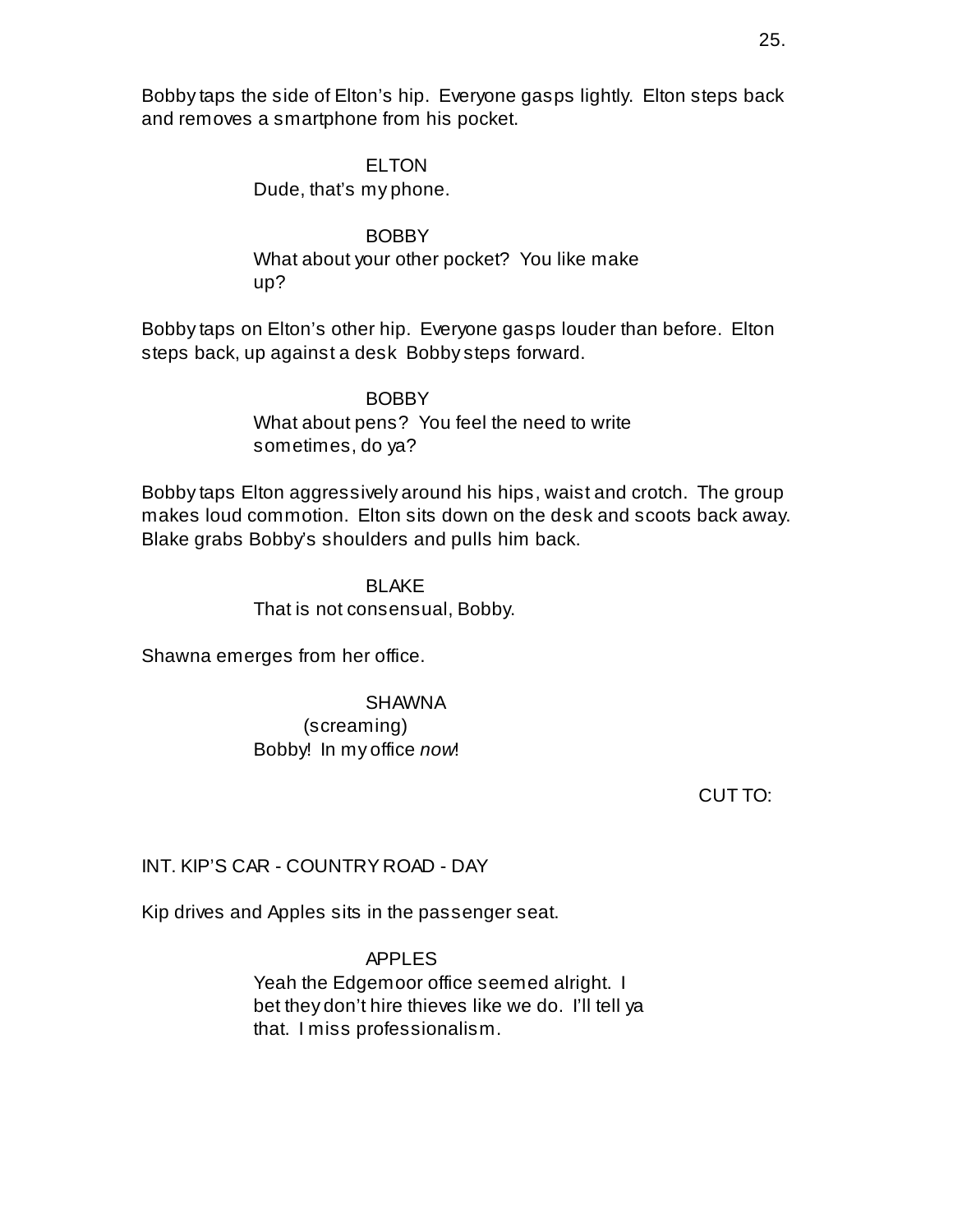KIP

Hey, I'm gonna need you to take the wheel at this next stop.

Kip turns into a driveway.

## APPLES

What?

Kip does a three point turn to aim the car out of the driveway.

KIP

This pick up is always a little dicey. Since you're with me, it would be best if I could just hop in the car and go.

APPLES But why? What?

KIP It doesn't happen every time. It's just a precaution in case it does.

APPLES What doesn't happen every time?

Kip puts the car in park and steps out. He opens the driver side, backseat door and removes an overstuffed briefcase. He then steps back by the open driver side, front seat door and motions to Apples.

> KIP Come on man, slide over and take the wheel.

Apples is sweating and his mouth is wide open.

CUT TO:

INT. SHAWNA'S OFFICE - DAY

Bobby sits, sweating with his mouth open. Shawna sits across from him, at her desk.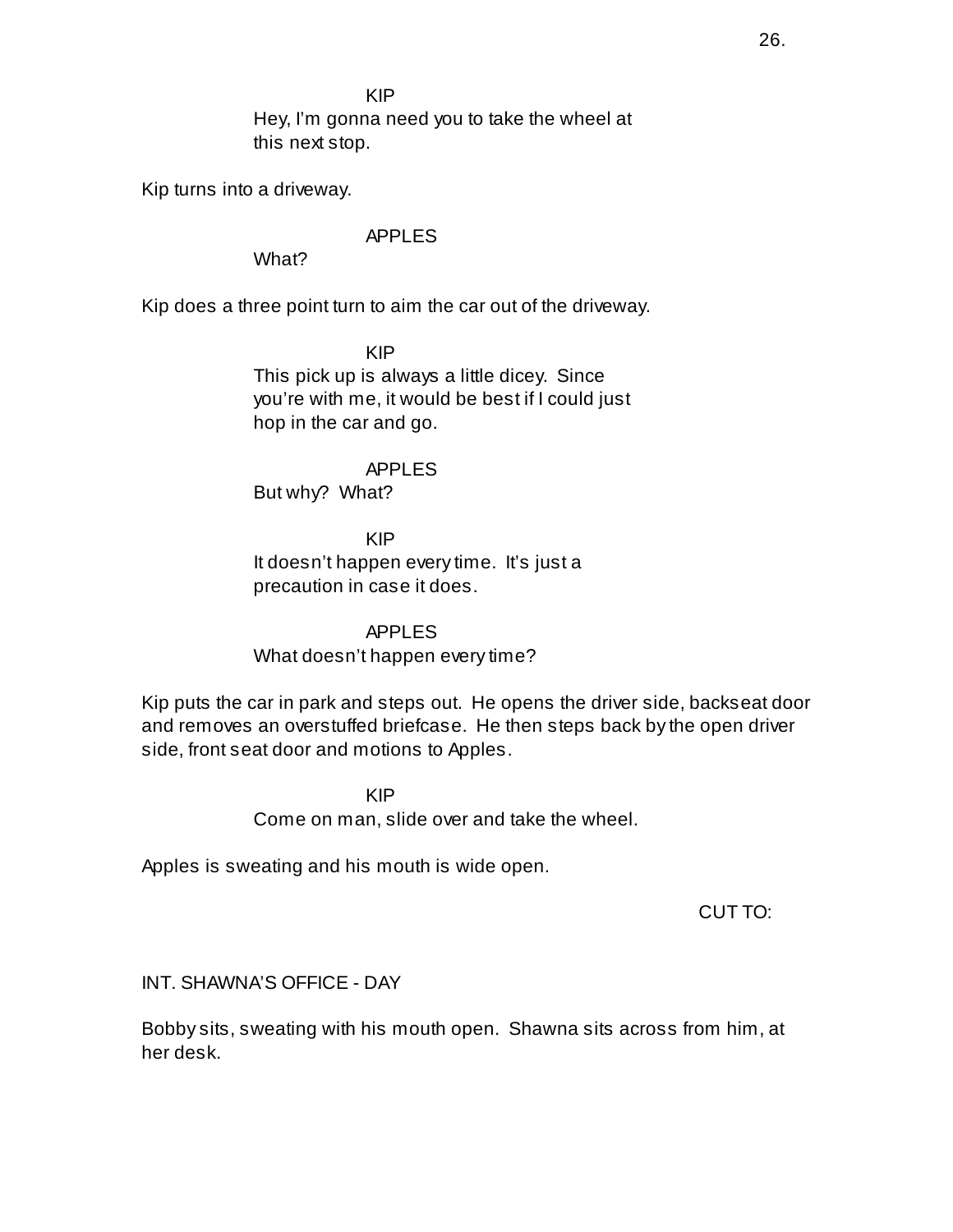#### SHAWNA

Bobby, whatever you were doing out there touching privates or whatever - it needs to never happen again.

**BOBBY** But I wasn't touching privates! Not me!

#### SHAWNA

Bobby you can't touch other people *anywhere* without their consent. It is technically sexual harassment.

#### **BOBBY**

*Sexual harassment?* No no no! It's not like that at all. I touch everyone that way. Look!

Bobby stands and comes behind Shawna's desk, attempting to pat her waist. She kicks him back.

#### SHAWNA

Stop! Just go to your desk and keep your hands to yourself, okay?

#### BOBBY

Okay, but Elton's the thief. He stole your pens.

#### SHAWNA

How do you know that?

#### BOBBY

I heard Apples and Kip talking about it in the bathroom.

#### SHAWNA

Well, *I'll* keep an eye on Elton. You go to your desk right now. Read a book or something. Just don't talk to anybody.

## BOBBY

But what if someone calls?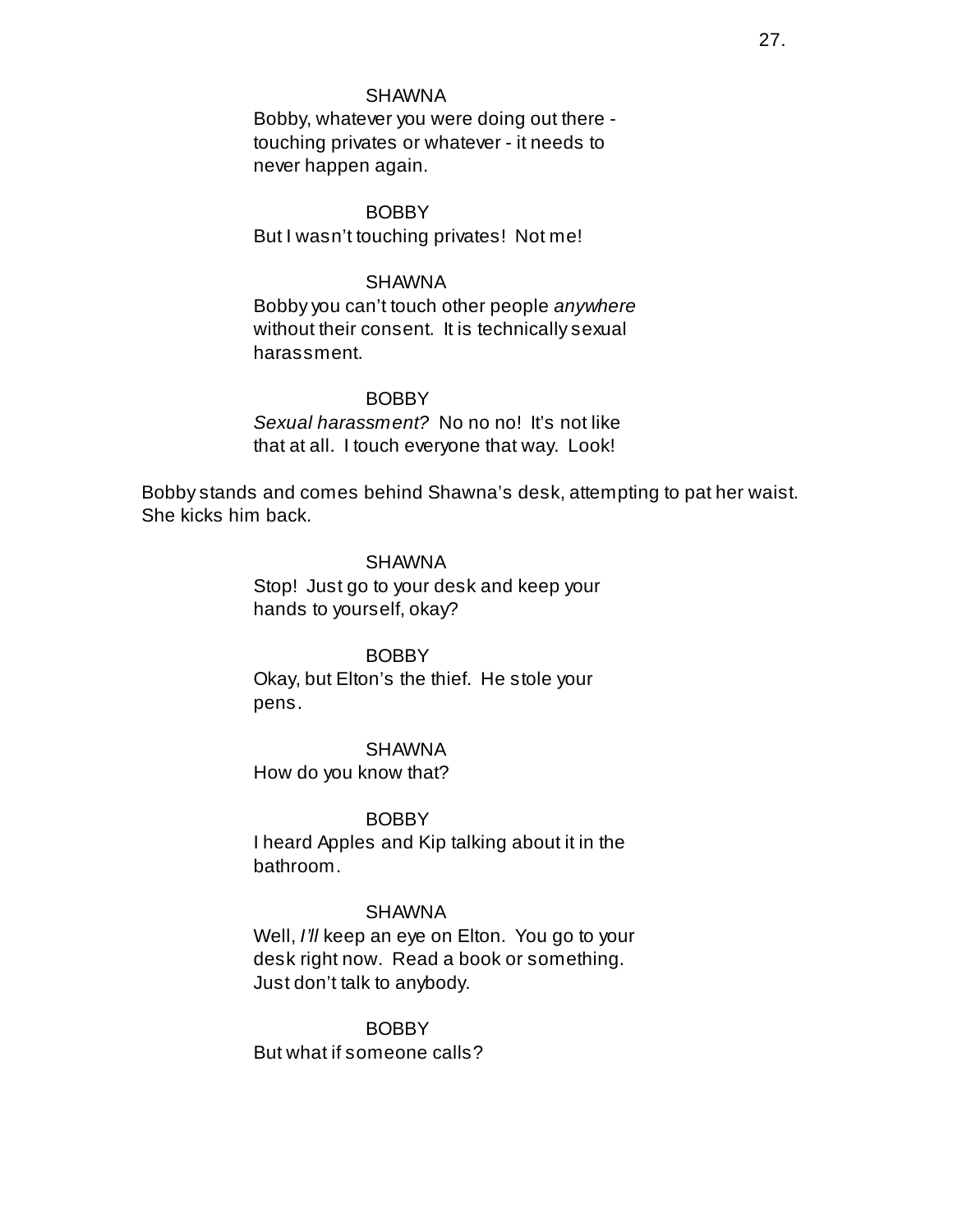**SHAWNA** 

Move, Bobby!

CUT TO:

## EXT. DRIVEWAY AT CRACK HOUSE - DAY

Apples sits nervously in the driver seat of Kip's car. He is sweating and wideeyed.

SFX: Gunshots FIRE from inside the house.

Kip emerges from the house, carrying a tightly bundled and wrapped package in one hand and a cactus in the other. He runs to the back of the car and opens the hatch. He throws the package inside, then pulls back the blanket and lays the cactus in the box.

CLANCY, 44, runs out of the house with his shotgun in his hand. He is greasy and wears a bathrobe. He stops and aims his gun.

Kip jumps into the passenger side door as Clancy takes a shot.

KIP Move move move!

Apples steps on the gas and pulls out of the driveway. Clancy follows them on foot as they speed up and leave him down the road. Kip and Apples HOLLER in excitement.

CUT TO:

INT. SHAWNA'S OFFICE

Shawna sits at her desk Elton sits across from her.

SHAWNA So I'm just going to be blunt. There is talk around the office that you're the one stealing from people.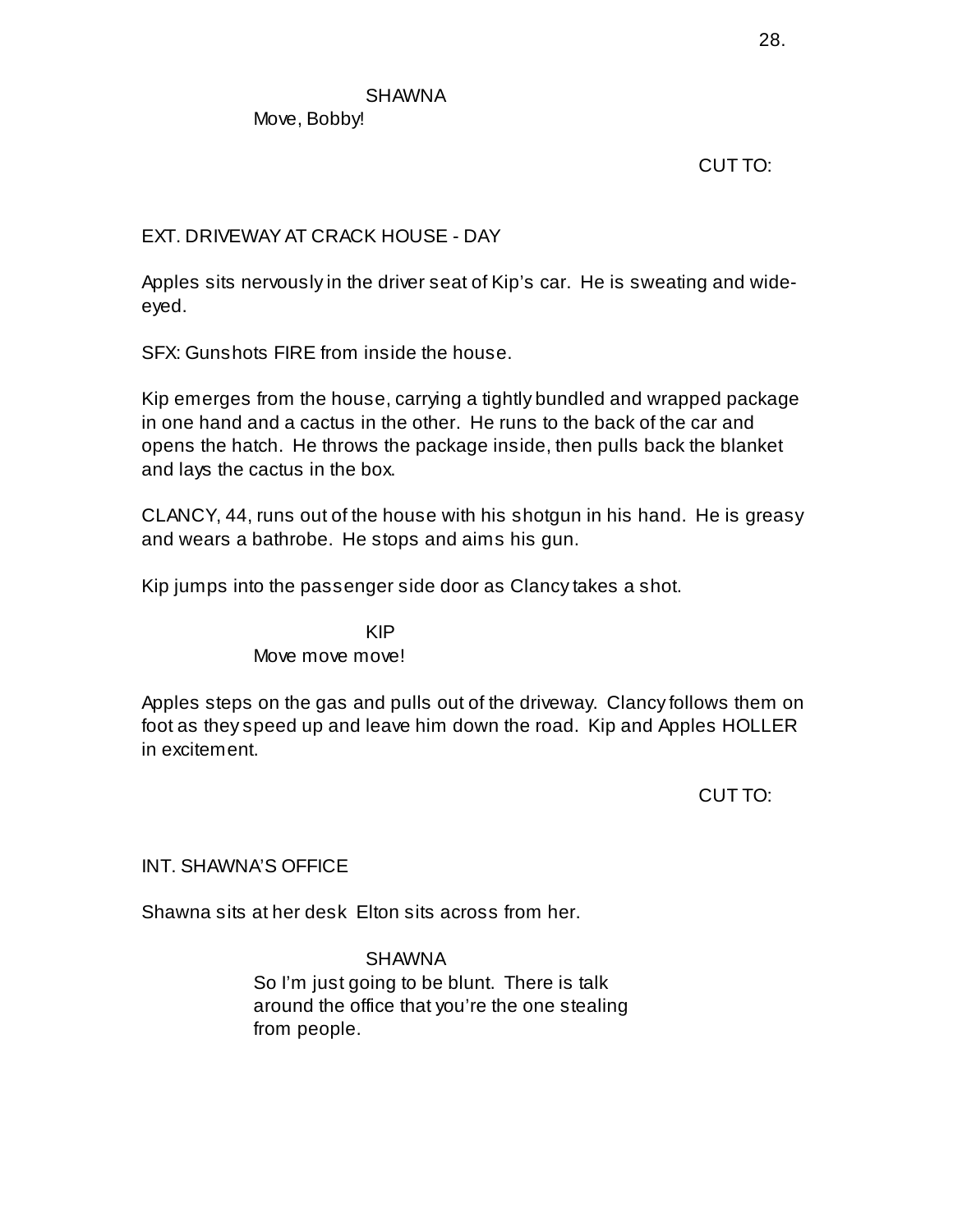### ELTON

By talk around the office, do you mean Apples and Bobby?

#### SHAWNA

Ah...yeah. Good point. But you are the only person here who none of us know. You have to understand how that seems to us.

#### ELTON

What about Kip?

SHAWNA

Oh yeah. Well Kip has good references.

## ELTON

I have good references. Executives at BET and the Cartoon Network.

#### **SHAWNA**

Well Kip has local references. That's what I meant to say.

**ELTON** I'm done after this season.

Apples enters the building (O.C). Elton and Shawna hear him YELLING and HOLLERING. They stand.

INT. MAIN ROOM

Apples crosses the room while continuing to aggressively hollar. Kip follows behind him, carrying the box from his car. Shawna and Elton emerge from her office. Apples points to Kip.

> APPLES This guy is great. I love this guy.

**MEGAN** Oh. I'm glad it's not me anymore.

Kip places the box on a table.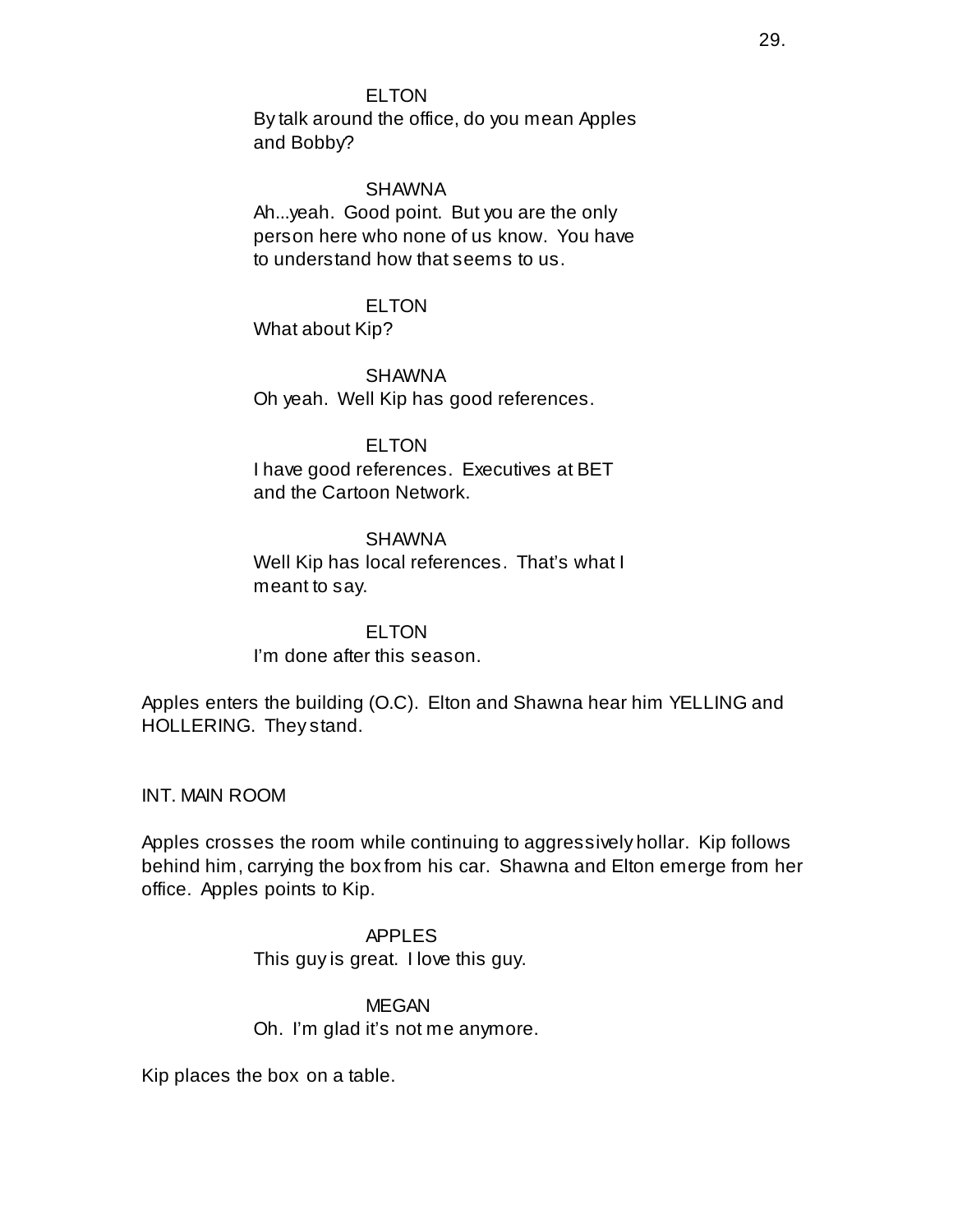KIP

Here are the props for the first episode.

#### APPLES

High five, partner!

Apples holds up his palm and Kip reluctantly slaps it. Megan looks inside Kip's box. She removes an eye shadow palette and holds it up.

#### MEGAN

Hey here is my eyeshadow. Why is it in with the props?

#### ROCHELLE

What?

Rochelle walks over to the box and looks inside. She removes her cigarette case.

## ROCHELLE (CONT'D)

And here is my cigarette case; and your damn pens, Shawna.

Rochelle removes the pen set and tosses them to Shawna. She attempts to catch them but they fall out of their holder and spill everywhere.

#### **SHAWNA**

Kip, why do you have these things?

#### KIP

It was Apples fault. He must have carried the wrong box into Edgemoor. This box was for them. They have your box. I'll fix it.

#### SHAWNA

Kip, if you have our items in your possession, then you must be the thief.

#### APPLES

Hey now! This is a good man! Elton's the thief. Everyone knows that.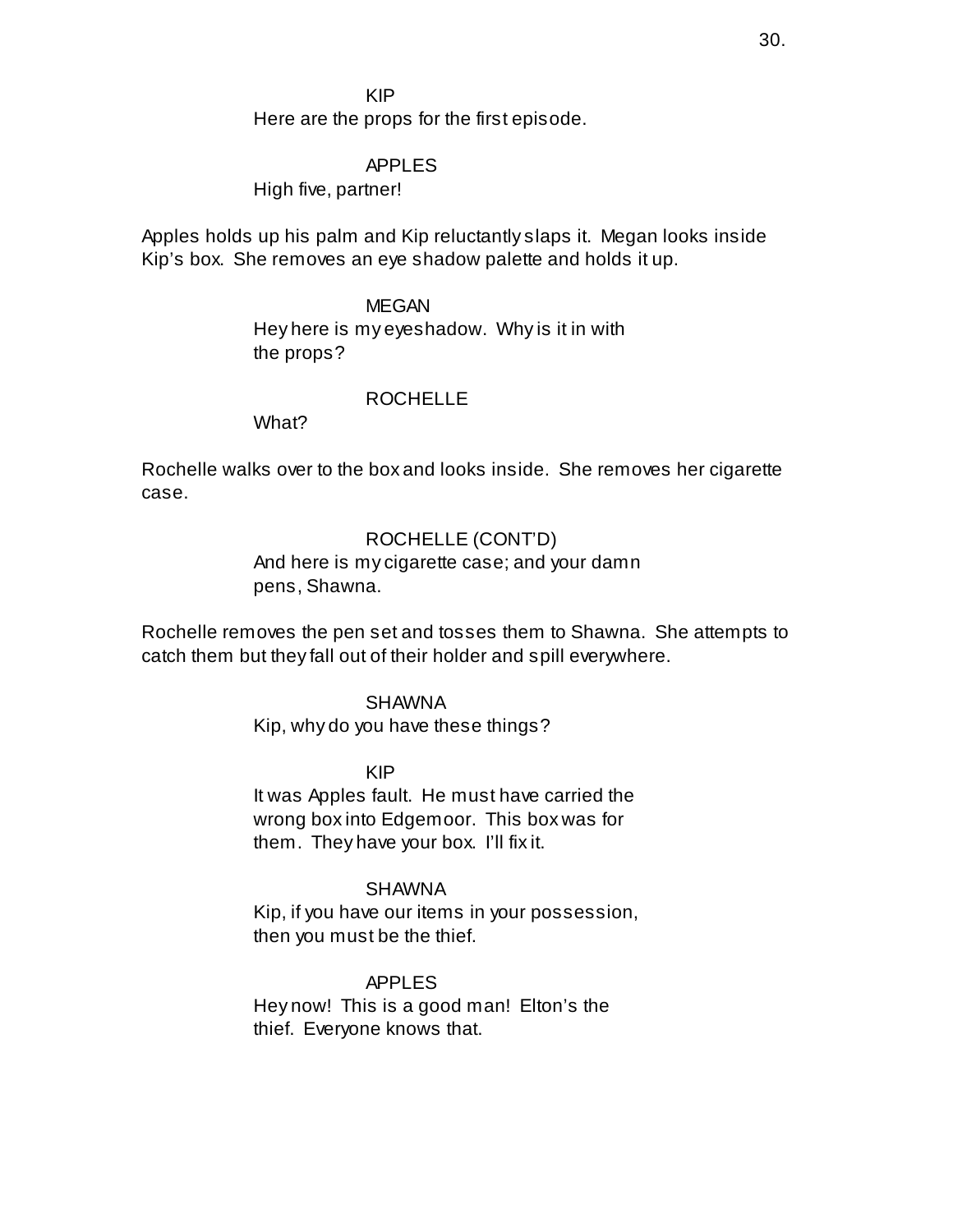# EVERYONE

Shut up, Apples!

KIP

Okay, look.

Kip turns and runs to the exit. As he passes the reception desk, Bobby leaps up and attempts to tackle Kip. When he does, his ankle snags the wires under his desk and pulls his computer set up with him, on to the floor. Kip escapes.

Bobby sits on the floor attempting to untangle himself from the mess. Kip steps back into the door and picks the speakers up from Bobby's computer.

Apples runs after Kip and Kip runs back out the door. Apples trips over Bobby's mess and collapses to the floor, also tangled.

Shawna turns to Elton.

SHAWNA I guess we owe you an apology.

# **END OF ACT THREE**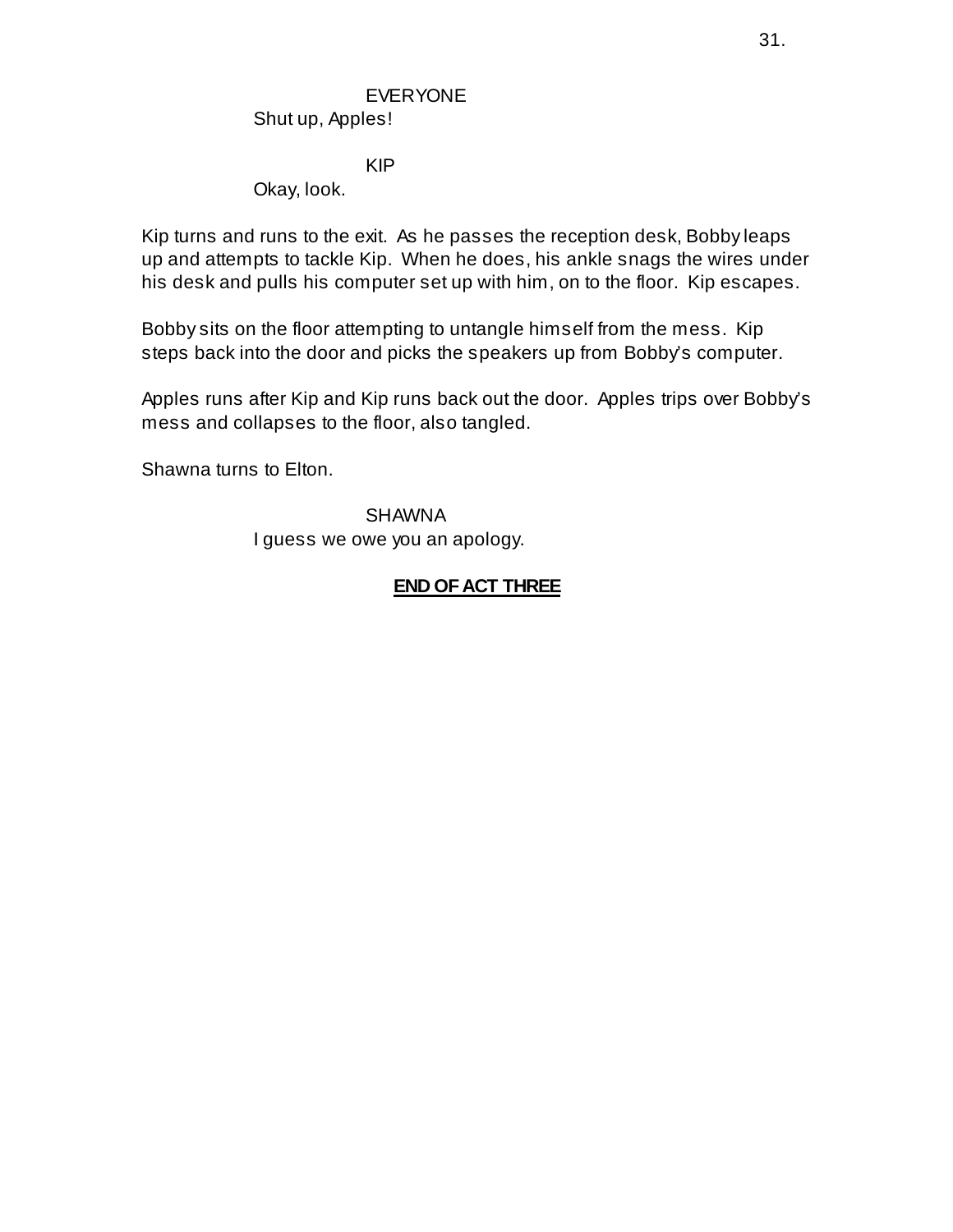# **TAG**

INSERT - Murderburg USA promo graphics

VOICE ACTOR (V.O.) Next week! On Murderburg USA.

## INT. INTERVIEW ROOM

Clancy sits facing the camera, wearing a greasy, ripped up t-shirt.

**CLANCY** You, know I'd done deals with him before, and yeah, I did owe him a little money.

## CUT TO:

## INT. CRACK HOUSE - DAY

Clancy sits next to WAIF GIRL, 22, on a beat up old couch. They pass a crack pipe. ACTOR KIP, 35, sits diagonal to them on a recliner. He pulls a pistol out of his jacket and aims it at Clancy.

## CLANCY(V.O.)

So when that gun came out, I knew I was going to have to give him something on the spot.

Clancy hands the bundled package to Actor Kip, then raises his hands in defense.

EXT. DRIVEWAY AT CRACK HOUSE - DAY

Kip runs from the house with the package and the cactus in his arms.

CLANCY(V.O.) I thought the heroin was enough. He didn't need to take my damn cactus, too.

CUT TO: